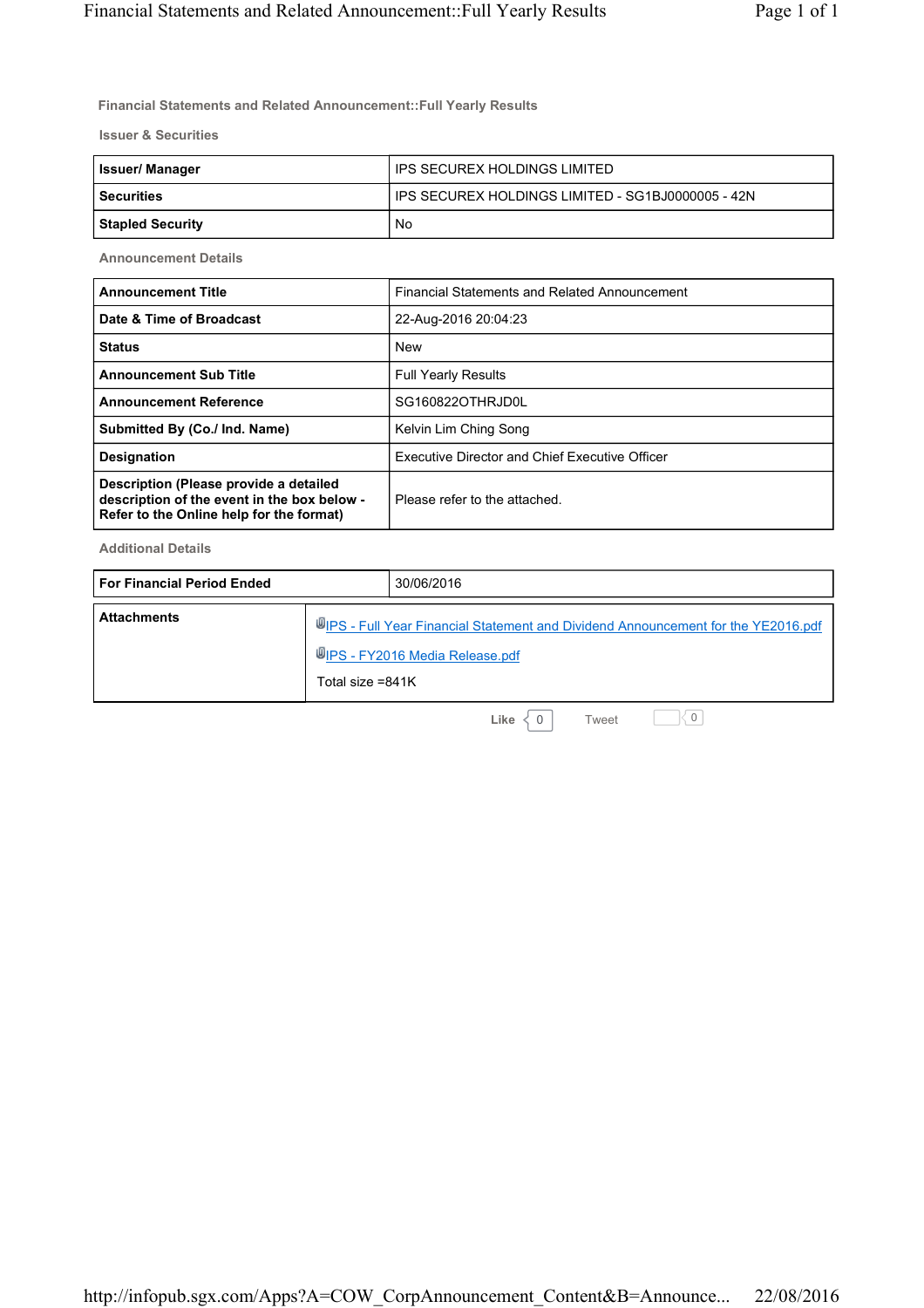

# **Full Year Financial Statements And Dividend Announcement For The Financial Year Ended 30 June ("FY") 2016 \_\_\_\_\_\_\_\_\_\_\_\_\_\_\_\_\_\_\_\_\_\_\_\_\_\_\_\_\_\_\_\_\_\_\_\_\_\_\_\_\_\_\_\_\_\_\_\_\_\_\_\_\_\_\_\_\_\_\_\_\_\_\_\_\_\_\_\_\_\_\_\_\_\_\_\_\_\_\_\_\_\_\_\_\_\_\_\_\_**

 $\_$  , and the set of the set of the set of the set of the set of the set of the set of the set of the set of the set of the set of the set of the set of the set of the set of the set of the set of the set of the set of th

*This announcement has been prepared by IPS Securex Holdings Limited (the "Company" and, together with its subsidiaries, the "Group") and its contents have been reviewed by the Company's sponsor, United Overseas Bank Limited (the "Sponsor") for compliance with the relevant rules of the SGX-ST. The Sponsor has not independently verified the contents of this announcement.* 

*This announcement has not been examined or approved by the SGX-ST. The Sponsor and the SGX-ST assume no responsibility for the contents of this announcement, including the correctness of any of the statements or opinions made or reports contained in this announcement.* 

*The contact persons for the Sponsor are Mr Khong Choun Mun, Managing Director, Equity Capital Markets and Mr David Tham, Senior Director, Equity Capital Markets, who can be contacted at 80 Raffles Place, #03-03 UOB Plaza 1, Singapore 048624, Telephone: +65 6533 9898.* 

## **PART I - INFORMATION REQUIRED FOR ANNOUNCEMENT OF FULL YEAR RESULTS**

The Company had on 24 February 2016, entered into sale and purchase agreement with Mr Lim Ang Seng and Mr Lim Bang Quan (collectively known as the "Vendors") to acquire 100.0% of the issued share capital of Yatai Security & Communications Pte. Ltd. ("Yatai") and Avac Systems Pte. Ltd. ("AVAC") (the "Acquisition"). Further to the completion of the Acquisition on 1 April 2016, the results of Yatai and AVAC have been incorporated into the results of the Group with effect from the date thereof. Please refer to the Company's announcements on the SGXNET dated 29 October 2015, 24 February 2016 and 1 April 2016 for further details on the Acquisition.

#### **1(a) An income statement and statement of comprehensive income, or a statement of comprehensive income, for the group, together with a comparative statement for the corresponding period of the immediately preceding financial year.**

|                                                       | Group            |                |            |
|-------------------------------------------------------|------------------|----------------|------------|
|                                                       | <b>Unaudited</b> | <b>Audited</b> | Increase/  |
|                                                       | FY2016           | FY2015         | (Decrease) |
|                                                       | S\$              | S\$            | $%$ change |
| <b>Revenue</b>                                        | 12,764,924       | 15,664,280     | (18.5)     |
| Cost of sales                                         | (6,730,071)      | (9,203,439)    | (26.9)     |
| Gross profit                                          | 6,034,853        | 6,460,841      | (6.6)      |
| Other operating income                                | 1,986,445        | 551.151        | 260.4      |
| Administrative expenses                               | (5, 149, 270)    | (4,395,909)    | 17.1       |
| Other operating expenses                              | (250, 521)       | (22, 127)      | 1,032.2    |
| Finance costs                                         | (40, 502)        | (36, 585)      | 10.7       |
| Profit before income tax                              | 2,581,005        | 2,557,371      | 0.9        |
| Income tax expense                                    | (316, 289)       | (303, 280)     | 4.3        |
| Profit for the year, representing total comprehensive |                  |                |            |
| income for the year                                   | 2,264,716        | 2,254,091      | 0.5        |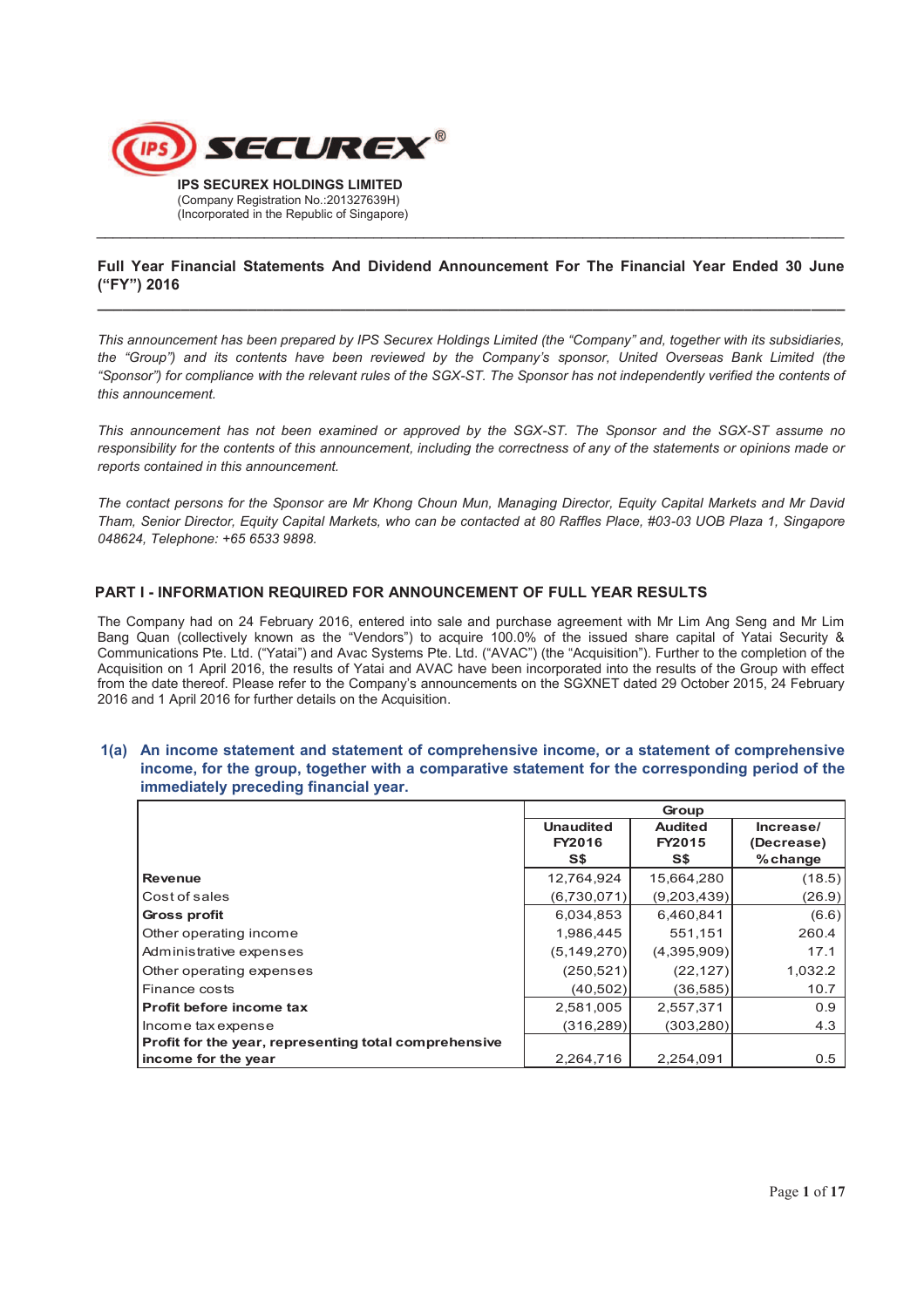| The net profit attributable to shareholders of the Company includes the following (charges)/credits: |       |
|------------------------------------------------------------------------------------------------------|-------|
|                                                                                                      | Group |

|                                                | Group            |                |                     |  |
|------------------------------------------------|------------------|----------------|---------------------|--|
|                                                | <b>Unaudited</b> | <b>Audited</b> |                     |  |
|                                                | <b>FY2016</b>    | <b>FY2015</b>  | Increase/(Decrease) |  |
|                                                | S\$              | S\$            | % change            |  |
| After charging:                                |                  |                |                     |  |
| Depreciation of plant and equipment            | (893, 123)       | (613, 111)     | 45.7                |  |
| Foreign exchange loss                          | (206, 157)       |                | NM.                 |  |
| Loss on disposal of plant and equipment        | (8,941)          |                | <b>NM</b>           |  |
| Inventories written off                        | (1,944)          | (126)          | 1,442.9             |  |
| Allowance for inventories obsolescence         | (12, 342)        |                | NM.                 |  |
| Finance costs                                  | (40, 502)        | (36, 585)      | 10.7                |  |
| Underprovision of income tax expenses in       |                  |                |                     |  |
| respect of prior year                          | (181)            |                | <b>NM</b>           |  |
| and crediting:                                 |                  |                |                     |  |
| Reversal of allowance for inventories          |                  |                |                     |  |
| obsolescence                                   |                  | 98.887         | NM.                 |  |
| Foreign exchange gain                          |                  | 268,970        | <b>NM</b>           |  |
| Negative goodwill arising from the Acquisition | 125,382          |                | <b>NM</b>           |  |
| Credit note from a supplier                    | 1,515,961        |                | <b>NM</b>           |  |
| Miscellaneous income                           | 85,132           | 18,942         | 349.4               |  |
| Overprovision of income tax expenses in        |                  |                |                     |  |
| respect of prior year                          |                  | 51,428         | <b>NM</b>           |  |
| Rental income                                  | 9,973            |                | <b>NM</b>           |  |
| Interest income                                | 119,128          | 35,823         | 232.5               |  |
| Government grants and subsidies                | 77,869           | 67,929         | 14.6                |  |

NM denotes not meaningful.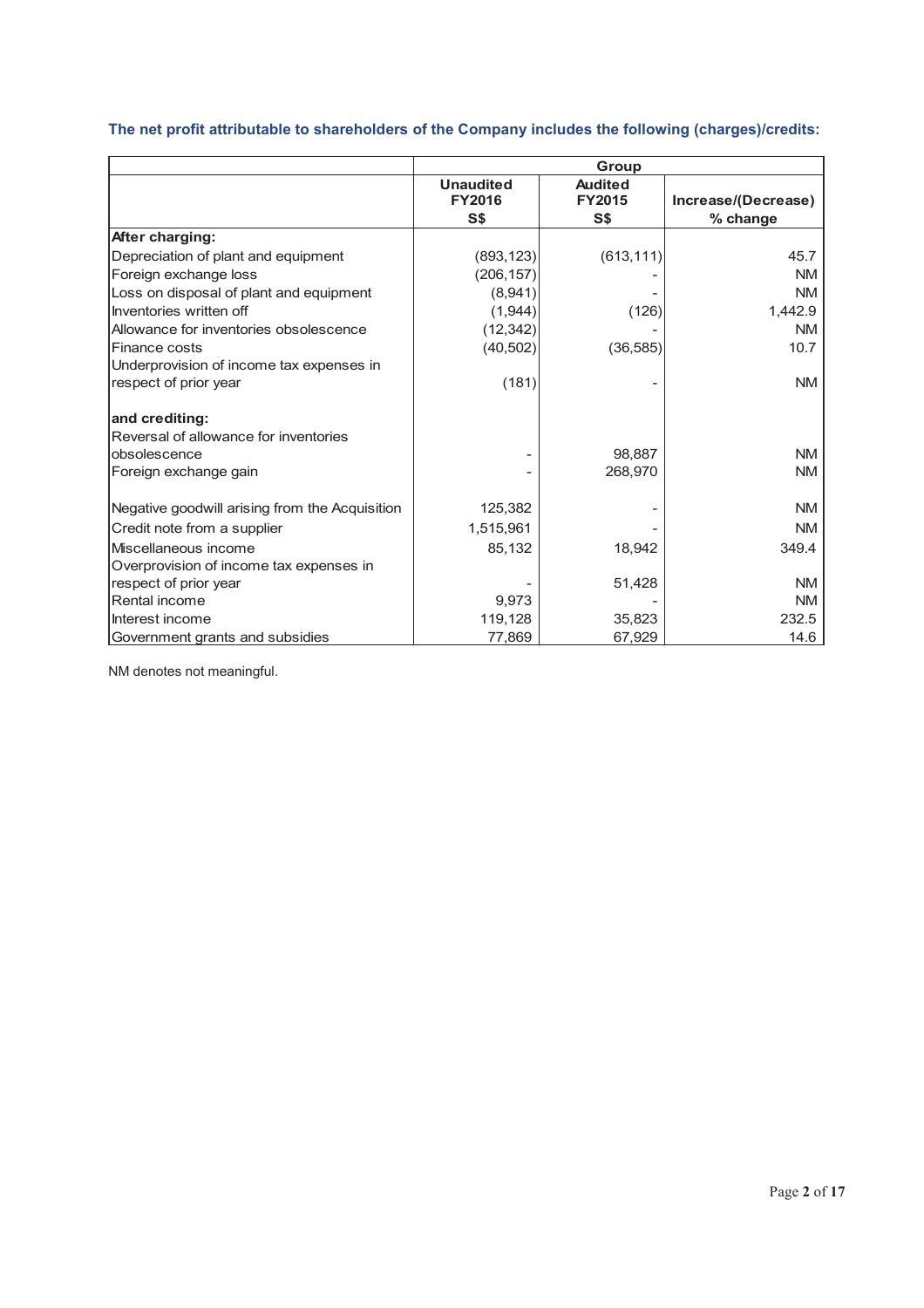#### **1(b)(i) A statement of financial position (for the issuer and group), together with a comparative statement as at the end of the immediately preceding financial year.**

|                                        | Group            |                  |                  | Company          |  |
|----------------------------------------|------------------|------------------|------------------|------------------|--|
|                                        | <b>Unaudited</b> | <b>Audited</b>   | <b>Unaudited</b> | <b>Audited</b>   |  |
|                                        | As at 30.06.2016 | As at 30.06.2015 | As at 30.06.2016 | As at 30.06.2015 |  |
| <b>ASSETS</b><br><b>Current assets</b> | S\$              | S\$              | <b>S\$</b>       | S\$              |  |
| Cash and cash equivalents              | 3,914,031        | 4,768,941        | 1,105,336        | 2,479,364        |  |
| Trade receivables                      | 10,368,561       | 8,054,844        |                  |                  |  |
| Other receivables                      | 934,431          | 516,276          | 3,073,389        | 2,187,541        |  |
| Loan to subsidiary corporation         |                  |                  | 4,261,400        | 4,149,654        |  |
| Inventories                            | 751,615          | 675,721          |                  |                  |  |
| Total current assets                   | 15,968,638       | 14,015,782       | 8,440,125        | 8,816,559        |  |
|                                        |                  |                  |                  |                  |  |
| <b>Non-current assets</b>              |                  |                  |                  |                  |  |
| Investment in subsidiary corporations  |                  |                  | 4,866,199        | 3,000,199        |  |
| Plant and equipment                    | 4,590,913        | 4,803,771        |                  |                  |  |
| Long term trade receivables            | 196,229          | 1,340,342        |                  |                  |  |
| Total non-current assets               | 4,787,142        | 6,144,113        | 4,866,199        | 3,000,199        |  |
| <b>Total assets</b>                    | 20,755,780       | 20,159,895       | 13,306,324       | 11,816,758       |  |
| <b>LIABILITIES AND EQUITY</b>          |                  |                  |                  |                  |  |
| <b>Current liabilities</b>             |                  |                  |                  |                  |  |
| Trade payables                         | 3,579,508        | 5,409,799        |                  |                  |  |
| Other payables                         | 2,062,204        | 1,238,660        | 1,266,885        | 506,017          |  |
| Finance lease                          | 216,389          | 211,027          |                  |                  |  |
| <b>Borrowings</b>                      | 556,712          | 800,000          | 356,712          |                  |  |
| Income tax payable                     | 340,009          | 92,509           |                  |                  |  |
| <b>Total current liabilities</b>       | 6,754,822        | 7,751,995        | 1,623,597        | 506,017          |  |
| <b>Non-current liabilities</b>         |                  |                  |                  |                  |  |
| Finance lease                          | 73,327           | 289,716          |                  |                  |  |
| Borrowings                             | 674,087          |                  | 674,087          |                  |  |
| Deferred tax liabilities               | 400,170          | 314,526          |                  |                  |  |
| Total non-current liabilities          | 1,147,584        | 604,242          | 674,087          |                  |  |
| <b>Total liabilities</b>               | 7,902,406        | 8,356,237        | 2,297,684        | 506,017          |  |
| <b>Capital and reserves</b>            |                  |                  |                  |                  |  |
| Share capital                          | 9,405,906        | 9,405,906        | 9,405,906        | 9,405,906        |  |
| Capital reserves                       | (589, 999)       | (589, 999)       | 210,000          | 210,000          |  |
| Accumulated profit                     | 4,037,467        | 2,987,751        | 1,392,734        | 1,694,835        |  |
| Total capital and reserves             | 12,853,374       | 11,803,658       | 11,008,640       | 11,310,741       |  |
| <b>Total liabilities and equity</b>    | 20,755,780       | 20,159,895       | 13,306,324       | 11,816,758       |  |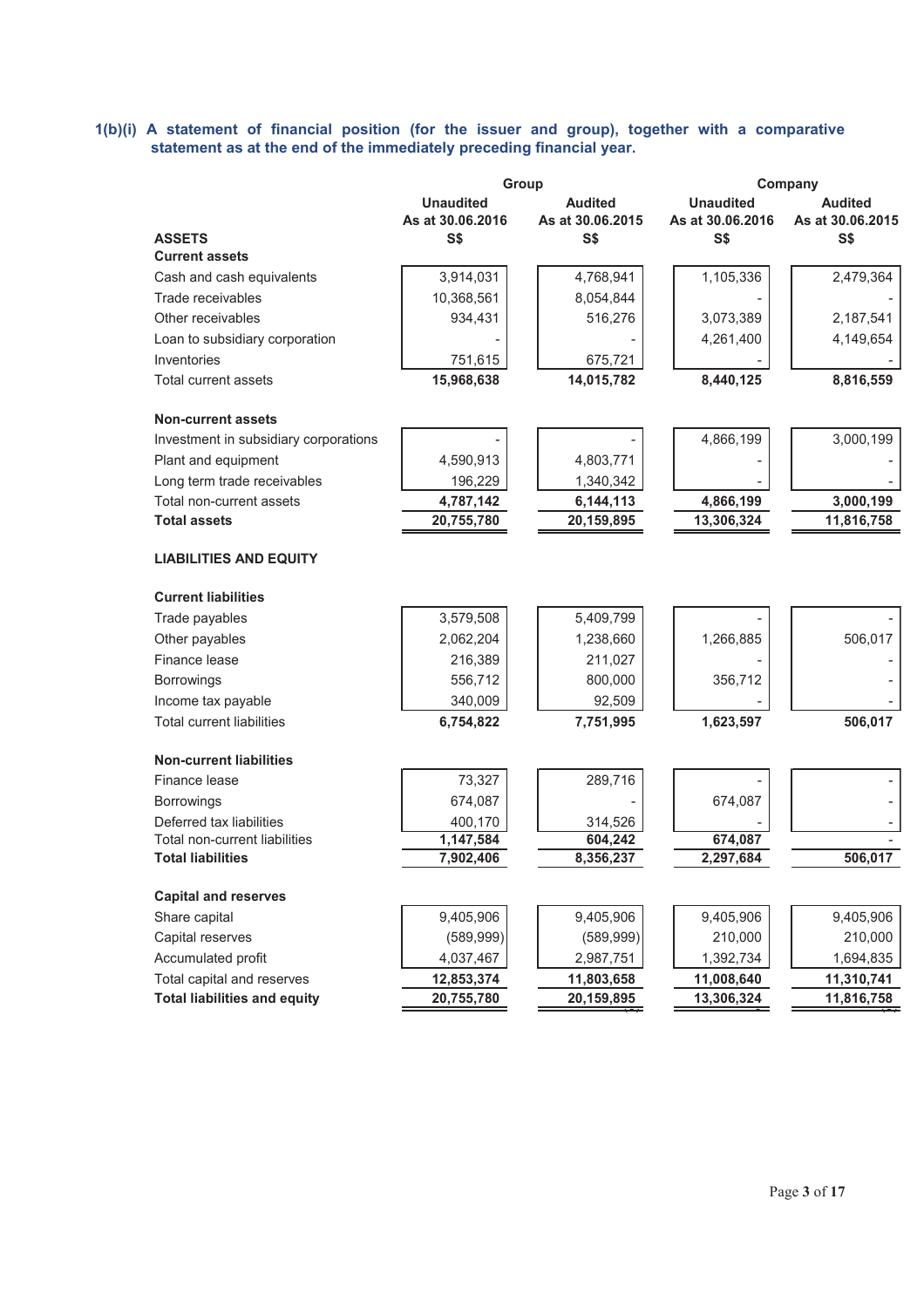# **1(b)(ii) In relation to the aggregate amount of the group's borrowings and debt securities, specify the following as at the end of the current financial period reported on with comparative figures as at the end of the immediately preceding financial year:**

|                                                       | As at 30.06.2016 |           |                | As at 30.06.2015 |
|-------------------------------------------------------|------------------|-----------|----------------|------------------|
|                                                       | <b>Secured</b>   | Unsecured | <b>Secured</b> | <b>Unsecured</b> |
| Group                                                 | S\$              | S\$       | S\$            | S\$              |
| Amount repayable in one year or less, or<br>on demand | 773.101          | $\sim$    | 1.011.027      |                  |
| Amount repayable after one year                       | 747.414          |           | 289.716        |                  |
|                                                       | 1,520,515        |           | 1,300,743      |                  |

Details of the collaterals:

The Group's borrowings are secured by corporate guarantees provided by IPS Securex Holdings Limited and IPS Securex Pte. Ltd. The Group's finance lease is secured by the respective plant and equipment under the lease.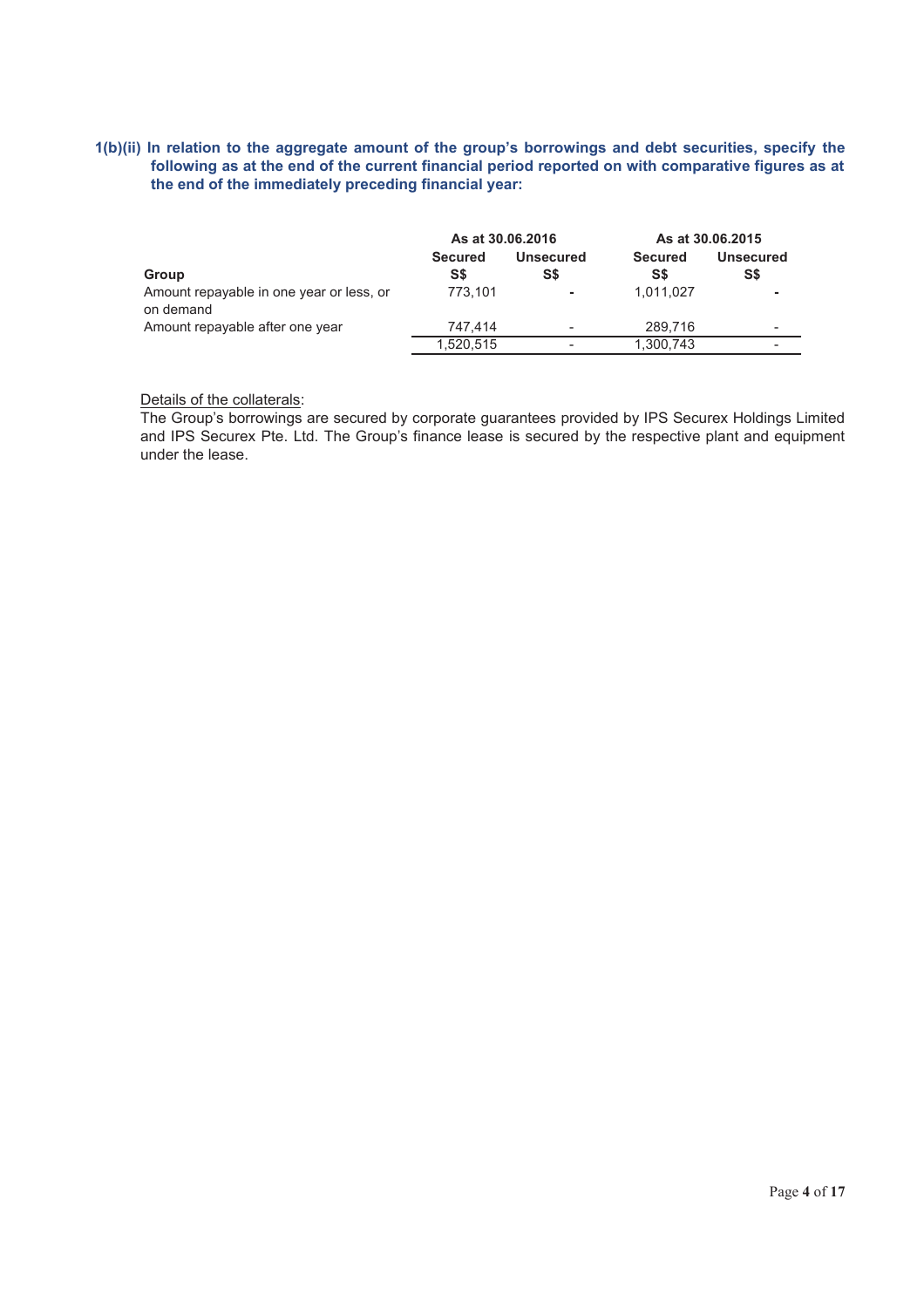# **1(c) A cash flow statement (for the group), together with a comparative statement for the corresponding period of the immediately preceding financial year.**

|                                                                                   | Group            |                |  |
|-----------------------------------------------------------------------------------|------------------|----------------|--|
|                                                                                   | <b>Unaudited</b> | <b>Audited</b> |  |
|                                                                                   | <b>FY2016</b>    | <b>FY2015</b>  |  |
|                                                                                   | S\$              | S\$            |  |
| <b>Operating activities</b>                                                       |                  |                |  |
| Profit before income tax                                                          | 2,581,005        | 2,557,371      |  |
| Adjustments for:                                                                  |                  |                |  |
| Interest income                                                                   | (119, 128)       | (35, 823)      |  |
| Finance costs                                                                     | 40,502           | 36,585         |  |
| Depreciation of plant and equipment                                               | 893,123          | 613,111        |  |
| Loss on disposal of plant and equipment                                           | 8,941            |                |  |
| Inventories written off                                                           | 1,944            | 126            |  |
| Reversal of allowance for inventories obsolescence                                |                  | (98, 887)      |  |
| Allowance for inventories obsolescence                                            | 12,342           |                |  |
| Credit note from a supplier                                                       | (1,515,961)      |                |  |
| Net foreign exchange gain                                                         | (25, 191)        | (170, 714)     |  |
| Negative goodwill arising from the Acquisition                                    | (125, 382)       |                |  |
| Operating cash flows before working capital changes                               | 1,752,195        | 2,901,769      |  |
| Trade receivables                                                                 | 65,918           | (2,724,253)    |  |
| Other receivables                                                                 | (211, 736)       | 280,083        |  |
| Inventories                                                                       | 828,186          | (81, 480)      |  |
| Trade payables                                                                    | (631, 735)       | 1,969,002      |  |
| Other payables                                                                    | (321, 749)       | (709, 333)     |  |
| Cash generated from operations                                                    | 1,481,079        | 1,635,788      |  |
| Income tax paid                                                                   | (73, 731)        | (363, 815)     |  |
| Interest received                                                                 | 71,207           | 4,823          |  |
| Net cash from operating activities                                                | 1,478,555        | 1,276,796      |  |
| <b>Investing activities</b>                                                       |                  |                |  |
| Net cash outflow from acquisition of subsidiaries                                 | (680, 464)       |                |  |
| Purchase of plant and equipment <sup>(1)</sup>                                    | (615, 974)       | (3,044,276)    |  |
| Net cash used in investing activities                                             | (1, 296, 438)    | (3,044,276)    |  |
| <b>Financing activities</b>                                                       |                  |                |  |
| Proceeds from issuance of shares, net of issuance costs                           |                  | 2,517,741      |  |
| Dividends paid                                                                    | (1,215,000)      | (1,215,000)    |  |
| Interest paid                                                                     | (42,004)         | (34, 956)      |  |
| Proceeds from bank borrowings                                                     | 1,119,600        | 950,000        |  |
| Repayments of bank borrowings                                                     | (688, 801)       | (150,000)      |  |
| Repayments of finance lease                                                       | (211, 027)       | (137, 808)     |  |
| Net cash (used in)/from financing activities                                      | (1,037,232)      | 1,929,977      |  |
| Net (decrease)/increase in cash and cash equivalents                              | (855, 115)       | 162,497        |  |
| Effect of exchange rate changes on the balance of cash held in foreign currencies | 205              | 75,004         |  |
| Cash and cash equivalents at beginning of the year                                | 4,768,941        | 4,531,440      |  |
| Cash and cash equivalents at end of the year                                      | 3,914,031        | 4,768,941      |  |
|                                                                                   |                  |                |  |

*(1) In FY2016, the Group acquired plant and equipment with an aggregate cost of S\$615,974 (FY2015: S\$3,682,827) of which S\$Nil (FY2015: S\$638,551) was acquired by way of finance lease. Cash payments of S\$615,974 were made in FY2016 to purchase office equipment and undertake renovation for the Group's relocation to its new office at 213 Henderson Road, #04-09, Singapore 159553 ("New Office") (FY2015: S\$3,044,276 were made to purchase equipment relating mainly to the Group's Alert Alarm Systems in respect of the HDB Project (as defined and disclosed in the Company's offer document dated 20 June 2014 (the "Offer Document") in connection with its initial public offering (the "IPO") and listing on Catalist)).*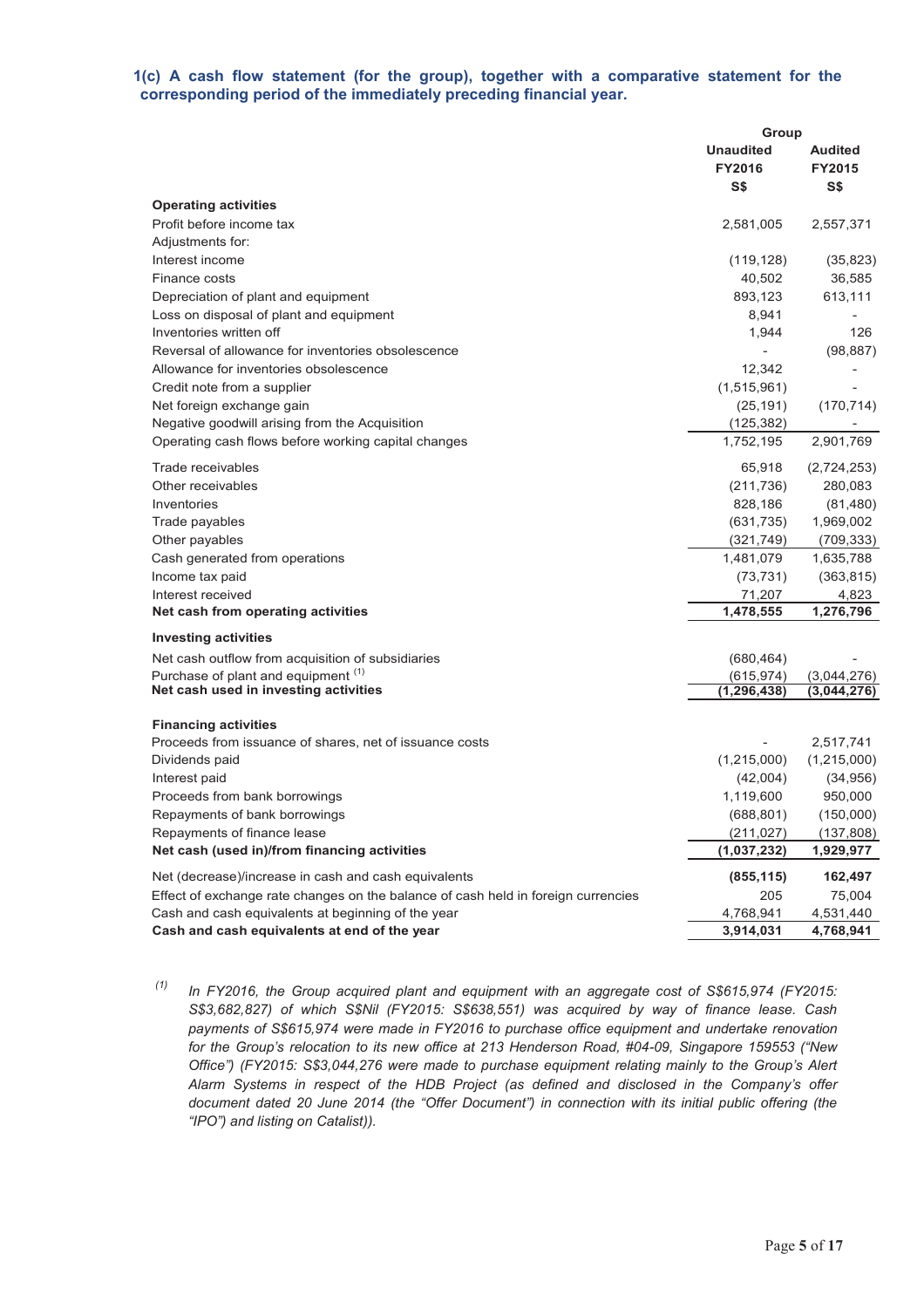**1(d)(i) A statement (for the issuer and the group) showing either (i) all changes in equity or (ii) changes in equity other than those arising from capitalisation issues and distributions to shareholders, together with a comparative statement for the corresponding period of the immediately preceding financial year.** 

**Statement of changes in equity** 

| S <sub>5</sub>                                                                      |               | Capital    | <b>Accumulated</b> | <b>Total</b> |
|-------------------------------------------------------------------------------------|---------------|------------|--------------------|--------------|
| Group                                                                               | Share capital | reserves   | profit/(losses)    |              |
| Balance at 1 July 2015                                                              | 9,405,906     | (589, 999) | 2,987,751          | 11,803,658   |
| Dividends paid                                                                      |               |            | (1,215,000)        | (1,215,000)  |
| Total comprehensive income for the year                                             |               |            | 2,264,716          | 2,264,716    |
| Balance at 30 June 2016                                                             | 9,405,906     | (589, 999) | 4,037,467          | 12,853,374   |
|                                                                                     |               |            |                    |              |
| Balance at 1 July 2014                                                              | 6,888,165     | (589, 999) | 1,948,660          | 8,246,826    |
| Issuance of ordinary shares pursuant to<br>the Placement, net of Placement expenses |               |            |                    |              |
| capitalised <sup>(1)</sup>                                                          | 2,517,741     |            |                    | 2,517,741    |
| Dividends paid                                                                      |               |            | (1,215,000)        | (1,215,000)  |
| Total comprehensive income for the year                                             |               |            | 2,254,091          | 2,254,091    |
| Balance at 30 June 2015                                                             | 9,405,906     | (589, 999) | 2,987,751          | 11,803,658   |
| Company                                                                             |               |            |                    |              |
| Balance at 1 July 2015                                                              | 9,405,906     | 210,000    | 1,694,835          | 11,310,741   |
| Dividends paid                                                                      |               |            | (1,215,000)        | (1,215,000)  |
| Total comprehensive income for the year                                             |               |            | 912,899            | 912,899      |
| Balance at 30 June 2016                                                             | 9,405,906     | 210,000    | 1,392,734          | 11,008,640   |
| Balance at 1 July 2014                                                              | 6,888,165     | 210,000    | (373,969)          | 6,724,196    |
| Issuance of ordinary shares pursuant to                                             |               |            |                    |              |
| the Placement, net of Placement expenses                                            |               |            |                    |              |
| capitalised <sup>(1)</sup>                                                          | 2,517,741     |            |                    | 2,517,741    |
| Dividends paid                                                                      |               |            | (1,215,000)        | (1,215,000)  |
| Total comprehensive income for the year                                             |               |            | 3,283,804          | 3,283,804    |
| Balance at 30 June 2015                                                             | 9,405,906     | 210,000    | 1,694,835          | 11,310,741   |

*(1) The Company undertook a share placement exercise (the "Placement") whereby 6,000,000 new ordinary shares were allotted and issued to Mr Goh Khoon Lim at a subscription price of S\$0.42 per share on 14 October 2014.*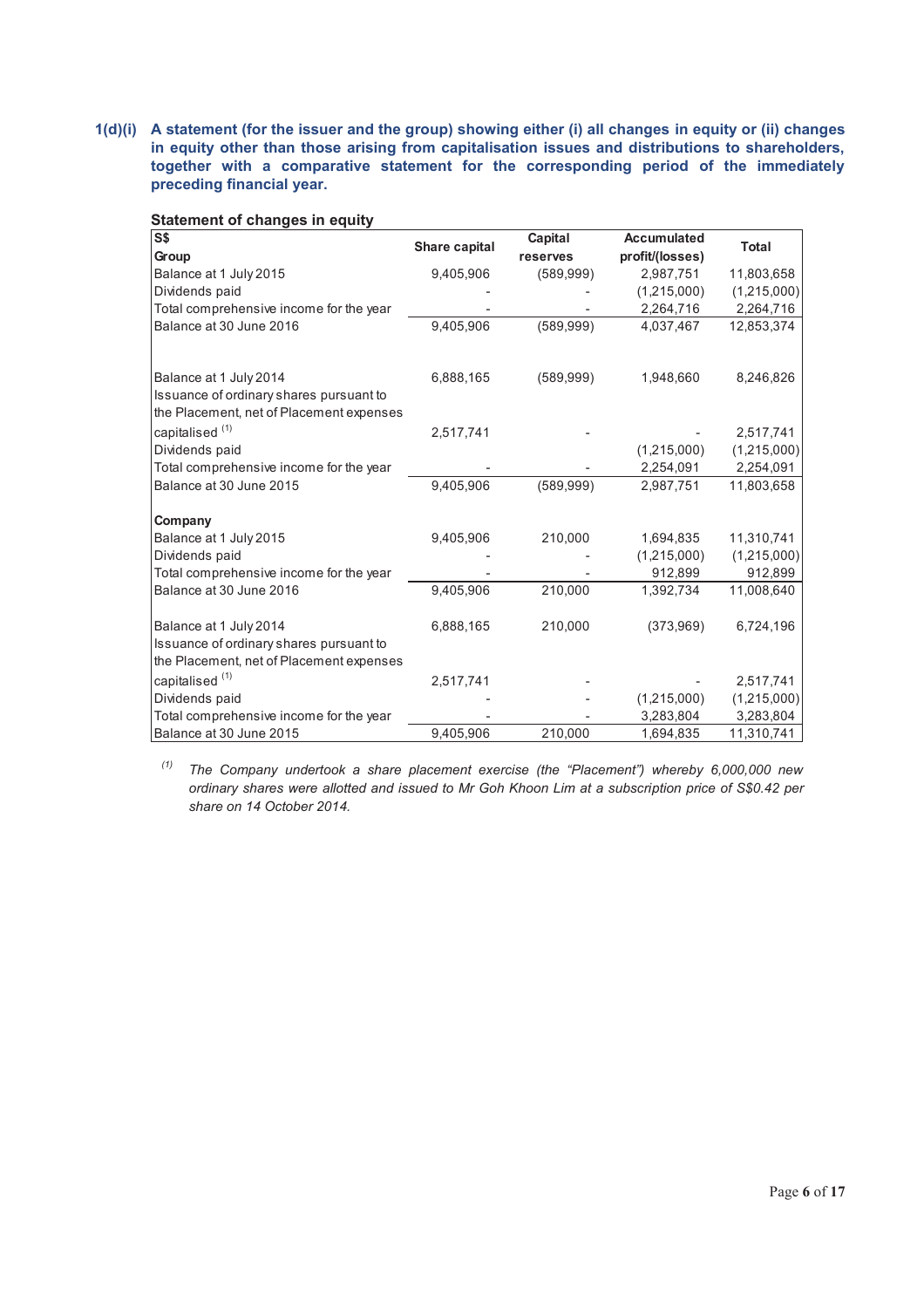**1(d)(ii) Details of any changes in the company's share capital arising from rights issue, bonus issue, share buy-backs, exercise of share options or warrants, conversion of other issues of equity securities, issue of shares for cash or as consideration for acquisition or for any other purpose since the end of the previous period reported on. State also the number of shares that may be issued on conversion of all the outstanding convertibles as well as the number of shares held as treasury shares, if any, against the total number of issued shares excluding treasury shares of the issuer, as at the end of the current financial period reported on and as at the end of the corresponding period of the immediately preceding financial year.**

|                                                   | Number of<br>shares | <b>Issued and</b><br>paid-up share<br>capital (S\$) |
|---------------------------------------------------|---------------------|-----------------------------------------------------|
| As at 1 July 2015                                 | 162.000.000         | 9,405,906                                           |
| Additional shares from Share Split <sup>(1)</sup> | 324,000,000         |                                                     |
| Balance at 30 June 2016                           | 486,000,000         | 9,405,906                                           |

(1) *On 31 August 2015, the Company announced a proposed share split of every one (1) existing share held by shareholders of the Company into three (3) shares (the "Share Split") which resulted in the Company having a share capital of 486,000,000 shares, the listing of which commenced with effect from 9.00 a.m. on 2 October 2015.*

There were no outstanding convertibles or shares held as treasury shares as at 30 June 2015 and 30 June 2016.

#### **1(d)(iii) To show the total number of issued shares excluding treasury shares as at the end of the current financial period and as at the end of the immediately preceding year.**

|                                                         | As at                    |             |  |
|---------------------------------------------------------|--------------------------|-------------|--|
|                                                         | 30.06.2015<br>30.06.2016 |             |  |
|                                                         |                          |             |  |
| Total number of issued shares excluding treasury shares | 486,000,000              | 162,000,000 |  |

#### **1(d)(iv) A statement showing all sales, transfers, disposals, cancellation and/or use of treasury shares as at the end of the current financial period reported on.**

Not applicable.

**2. Whether the figures have been audited, or reviewed and in accordance with which standard or practice.** 

The figures have not been audited or reviewed by the auditors of the Company.

**3. Where the figures have been audited or reviewed, the auditors' report (including any qualifications or emphasis of a matter).** 

Not applicable.

#### **4. Whether the same accounting policies and methods of computation as in the issuer's most recently audited annual financial statements have been applied.**

The Group has applied the same accounting policies and methods of computation in the Group's financial statements for FY2016 as its most recently audited financial statements for FY2015, except for those new and revised accounting policies in paragraph 5 below.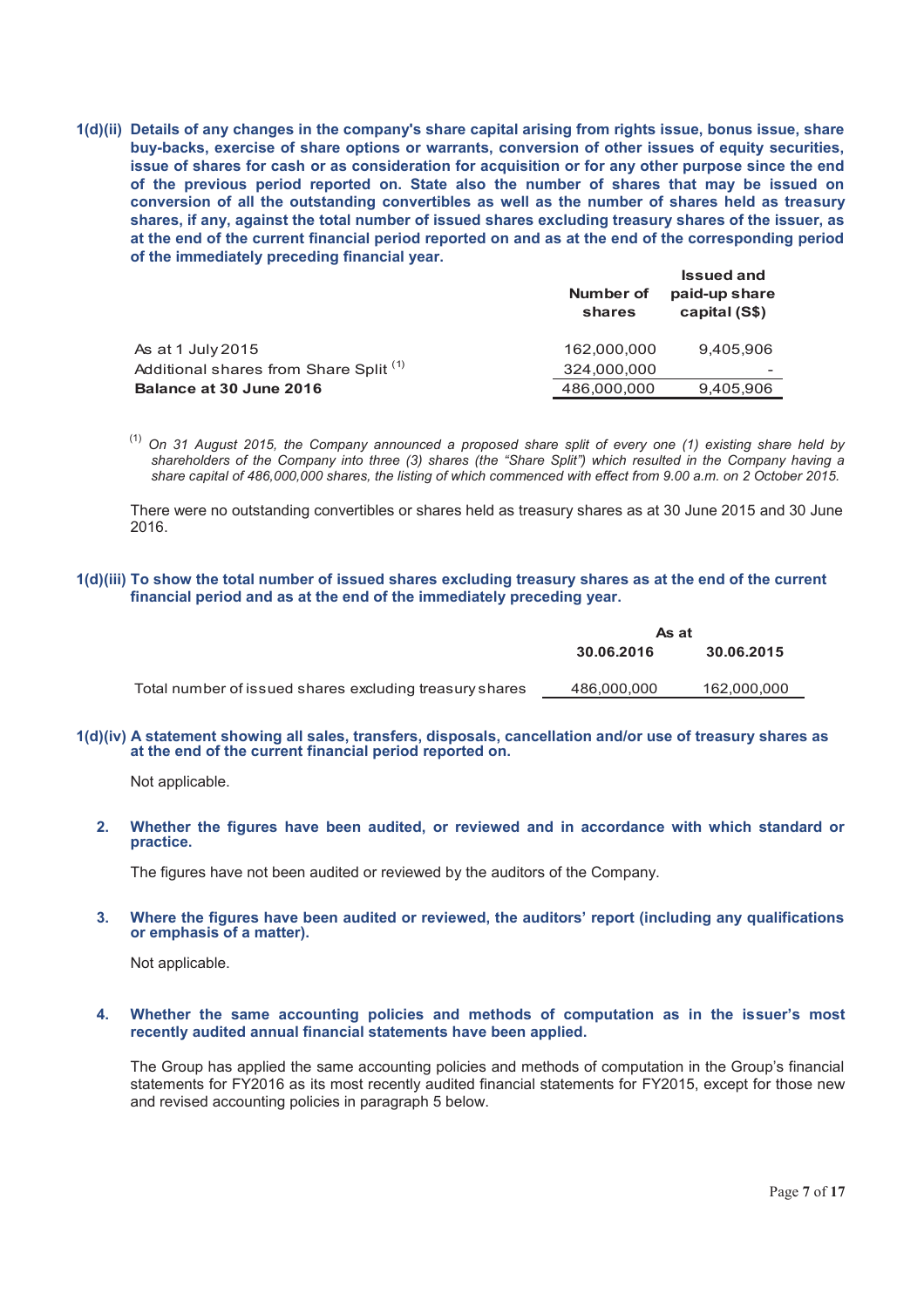## **5. If there are any changes in the accounting policies and methods of computation, including any required by an accounting standard, what has changed, as well as the reasons for, and the effect of, the change.**

There are no changes in the Group's accounting policies and methods of computation including any required by an accounting standard. The adoption of the new and revised financial reporting standards (including their consequential amendments) and their interpretations is assessed to have no material impact on the results of the Group and of the Company for FY2016.

# **6. Earnings per ordinary share of the group for the current financial period reported on and the corresponding period of the immediately preceding financial year, after deducting any provision for preference dividends.**

|                                                                                           | Group                      |                          |  |
|-------------------------------------------------------------------------------------------|----------------------------|--------------------------|--|
|                                                                                           | <b>Unaudited</b><br>FY2016 | <b>Audited</b><br>FY2015 |  |
| Earnings per ordinary share ("EPS")                                                       |                            |                          |  |
| Profit attributable to owners of the Company (S\$)                                        | 2,264,716                  | 2,254,091                |  |
| Weighted average number of ordinary shares after adjusting for Share Split <sup>(1)</sup> | 486,000,000                | 475,643,835              |  |
| EPS - Basic and diluted (cents) after adjusting for the Share Split <sup>(1)</sup>        | 0.47                       | 0.47                     |  |

*(1) On 31 August 2015, the Company announced a proposed share split of every one (1) existing share held by shareholders of the Company into three (3) shares (the "Share Split") which resulted in the Company having a share capital of 486,000,000 shares, the listing of which commenced with effect from 9.00 a.m. on 2 October 2015. For comparative purposes, the weighted average number of ordinary shares for FY2016 and FY2015 has been adjusted for the Share Split.* 

*The computation of the weighted average number of shares for FY2015 also takes into account (i) the post-IPO share capital of 75,000,000 shares, (ii) the allotment and issuance of 6,000,000 new ordinary shares to Mr Goh Khoon Lim pursuant to the Placement, and (iii) as adjusted for the share split of every one (1) existing share held by shareholders of the Company into two (2) shares which was announced by the Company on 5 December 2014, and which resulted in the Company having a share capital of 162,000,000 shares, the listing of which commenced with effect from 9.00 a.m. on 22 January 2015.* 

*For the purpose of this announcement, the weighted average number of shares after the share split may not*  be a product of the weighted average number of ordinary shares before the share split and the share split *ratio due to rounding.* 

The basic and diluted earnings per share are the same for FY2016 and FY2015 as there were no potentially dilutive instruments as at 30 June 2016 and 30 June 2015.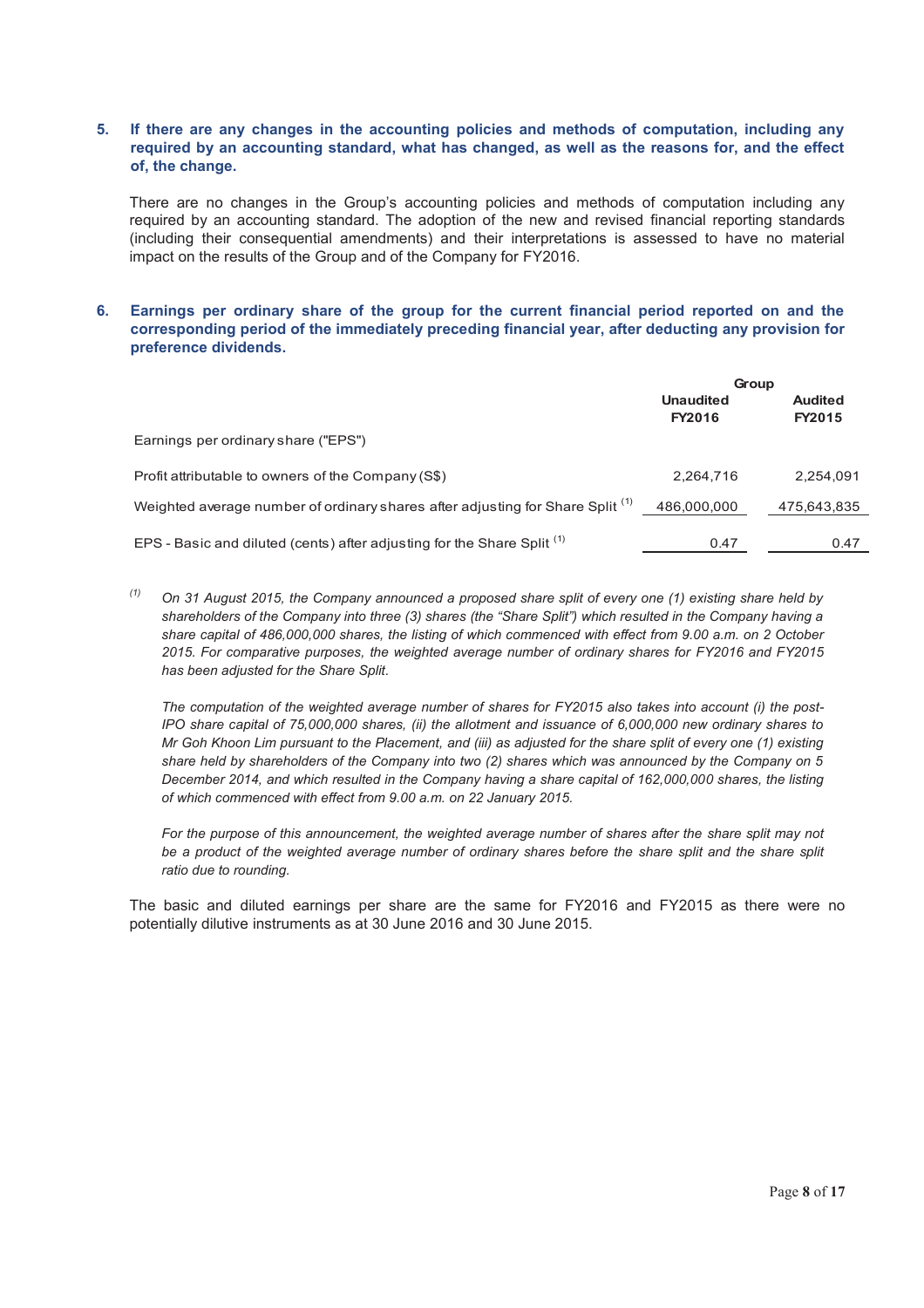#### **7. Net asset value (for the issuer and group) per ordinary share based on the total number of issued shares excluding treasury shares of the issuer at the end of the:- (a) current financial period reported on; and**

# **(b) immediately preceding financial year**

|                                                                                                                                                | Group                                |                                    | Company                              |                                    |
|------------------------------------------------------------------------------------------------------------------------------------------------|--------------------------------------|------------------------------------|--------------------------------------|------------------------------------|
|                                                                                                                                                | <b>Unaudited</b><br>As at 30.06.2016 | <b>Audited</b><br>As at 30.06.2015 | <b>Unaudited</b><br>As at 30.06.2016 | <b>Audited</b><br>As at 30.06.2015 |
| Net asset value per ordinary share based<br>on the number of shares in issue at end<br>of year, as adjusted for the Share Split <sup>(1)</sup> |                                      |                                    |                                      |                                    |
| (cents)                                                                                                                                        | 2.6                                  | 2.4                                | 2.3                                  | 2.3                                |

(1) *For comparative purposes, net asset value per ordinary share as at 30 June 2016 and 30 June 2015 has been computed based on the share capital of 486,000,000 shares.* 

#### **8. A review of the performance of the group, to the extent necessary for a reasonable understanding of the group's business. It must include a discussion of the following:-**

- **a) any significant factors that affected the turnover, costs, and earnings of the group for the current financial period reported on, including (where applicable) seasonal or cyclical factors; and**
- **b) any material factors that affected the cash flow, working capital, assets or liabilities of the group during the current financial period reported on.**

#### **Review of the Group's performance**

The Group has two major business segments, namely (i) Security Solutions Business, and (ii) Maintenance and Leasing Business.

#### **Revenue**

The Group's revenue decreased by approximately S\$2.9 million or 18.5% from S\$15.7 million in FY2015 to S\$12.8 million in FY2016.

Revenue from the Security Solutions Business decreased by approximately S\$2.5 million or 24.6% from S\$10.1 million in FY2015 to S\$7.6 million in FY2016. This was mainly attributable to the decrease in:-

- a) the sale of Acoustic Hailing Systems to customers in Indochina<sup>(1)</sup> and decreased demand for security solutions products by customers in Rest of Southeast Asia<sup>(2)</sup> and Singapore in aggregate of S\$8.3 million; and
- b) partially offset by an increase in the sale of Acoustic Hailing Systems to customers in the Rest of Southeast Asia, as well as the increase in demand for integrated security solutions in Singapore and Indochina in aggregate of S\$5.8 million.

As announced by the Company on 18 May 2016, the Group had received two purchase orders ("POs") for Acoustic Hailing Systems, with a total contract value of US\$2.93 million, of which one PO amounting to a contract value of US\$510,000 had been recognized in FY2016, while the delivery for the other PO amounting to a contract value of US\$2.42 million had been delayed. This had also contributed to the lower revenue from the Security Solutions Business in FY2016.

Revenue from the Maintenance and Leasing Business decreased by approximately S\$404,000 or 7.3% from S\$5.5 million in FY2015 to S\$5.1 million in FY2016. This was mainly attributable to the following:-

- a) absence in FY2016 of fees earned of S\$730,000 for the provision of ad-hoc maintenance support services to a customer in Singapore in FY2015;
- b) absence in FY2016 of consultancy fees earned of S\$439,000 for the provision of security consultancy for the design of an airport security product in FY2015;

Page **9** of **17**

*(1) "Indochina" includes Myanmar, Thailand, Laos, Cambodia and Vietnam.*

*(2) "Rest of Southeast Asia" includes Malaysia, Brunei, Indonesia, Philippines, Timor Leste, China, Hong Kong and Korea.*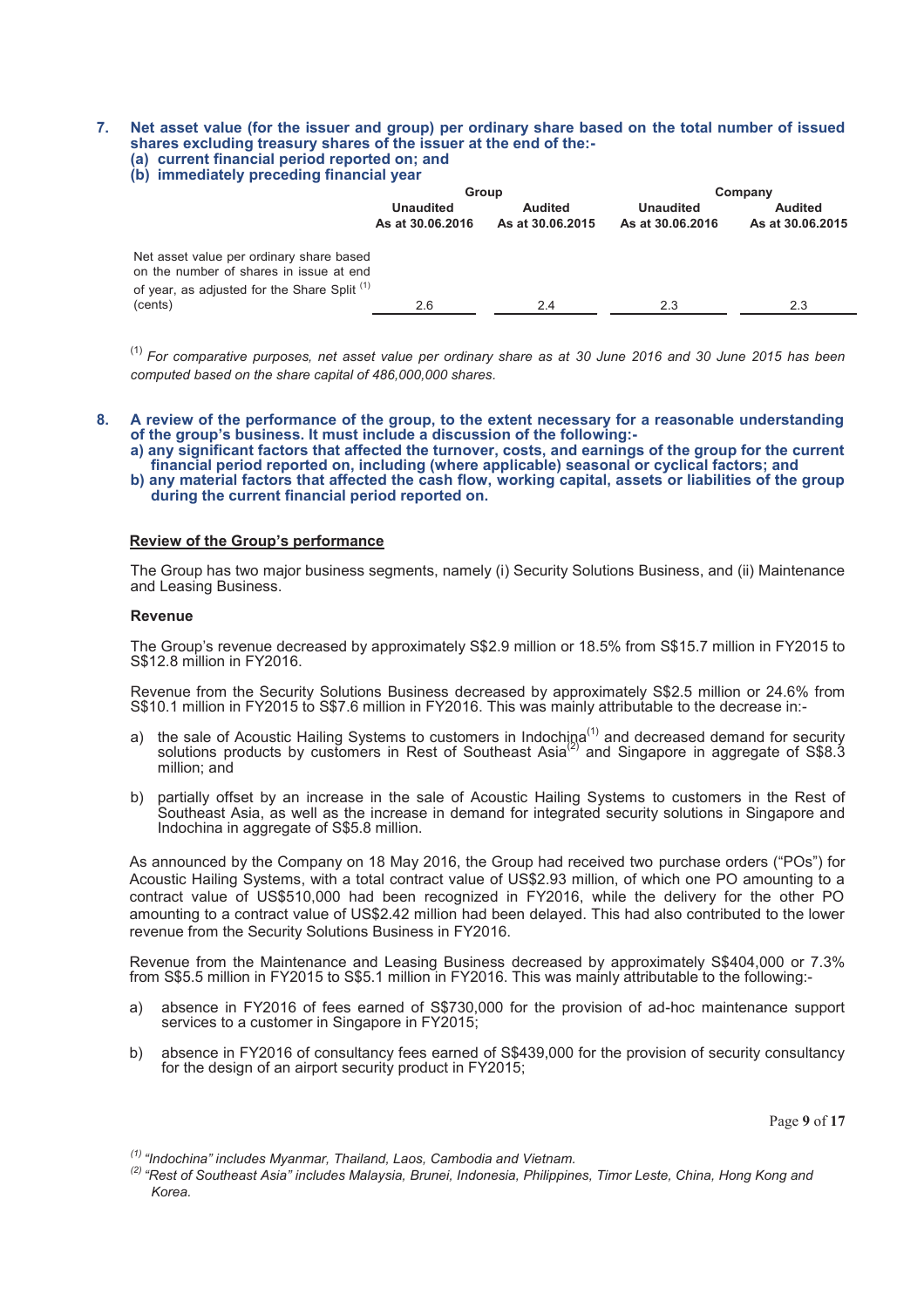- c) partially offset by an increase in fees earned of S\$282,000 from the provision of maintenance support services to customers in the Rest of Southeast Asia, Singapore and Indochina; and
- d) partially offset by an increase in fees earned of S\$483,000 in FY2016 from the lease and maintenance contracts entered into with HDB in October 2014, for which the generation of lease income commenced in January 15.

#### **Cost of sales**

Cost of sales decreased by approximately S\$2.5 million or 26.9% from S\$9.2 million in FY2015 to S\$6.7 million in FY2016. This was mainly due to:-

- a) the decrease in sale of security products to customers in the Rest of Southeast Asia and Singapore; and
- b) the continued amortization of the cost of several extended supply contracts that the Group had entered into in early 2015 over the duration of several maintenance support services contracts which were renewed with several public sector customers in Singapore and in the Rest of Southeast Asia, and with its dealers in the Rest of Southeast Asia and Indochina. This arrangement with the Group's supplier ensures its customers of the availability of maintenance support from its supplier over the duration of the maintenance support services contracts and ensures that this support would be rendered at a fixed cost to it.

#### **Gross profit**

Gross profit decreased by approximately S\$426,000 or 6.6% from S\$6.5 million in FY2015 to S\$6.0 million in FY2016.

#### **Other operating income**

Other operating income increased by approximately S\$1.4 million or 260.4% from S\$551,000 in FY2015 to S\$2.0 million in FY2016. This was mainly due to:-

- a) credit note received from a supplier amounting to S\$1.5 million in relation to trade payables due to the supplier for a previous contract to supply security products and solutions to a customer; and
- b) partially offset by an absence in FY2016 of reversal of allowance for inventories obsolescence of S\$99,000 recorded in FY2015, from the sale of security products which were previously fully written down.

#### **Administrative expenses**

Administrative expenses increased by approximately S\$753,000 or 17.1% from S\$4.4 million in FY2015 to S\$5.1 million in FY2016. This was mainly attributable to the increase in:-

- a) directors' and employees' remuneration and benefit expense of S\$572,000 mainly due to the annual salary increments and the increase in headcount arising from the Acquisition; and
- b) professional fees of S\$93,000 incurred in relation to the Acquisition.

#### **Other operating expenses**

Other operating expenses increased by S\$228,000 from S\$22,000 in FY2015 to S\$251,000 in FY2016. This was mainly due to foreign exchange losses of S\$206,000 mainly due to the strengthening of the United States dollar in which the Group's purchases are denominated in against the Singapore dollar.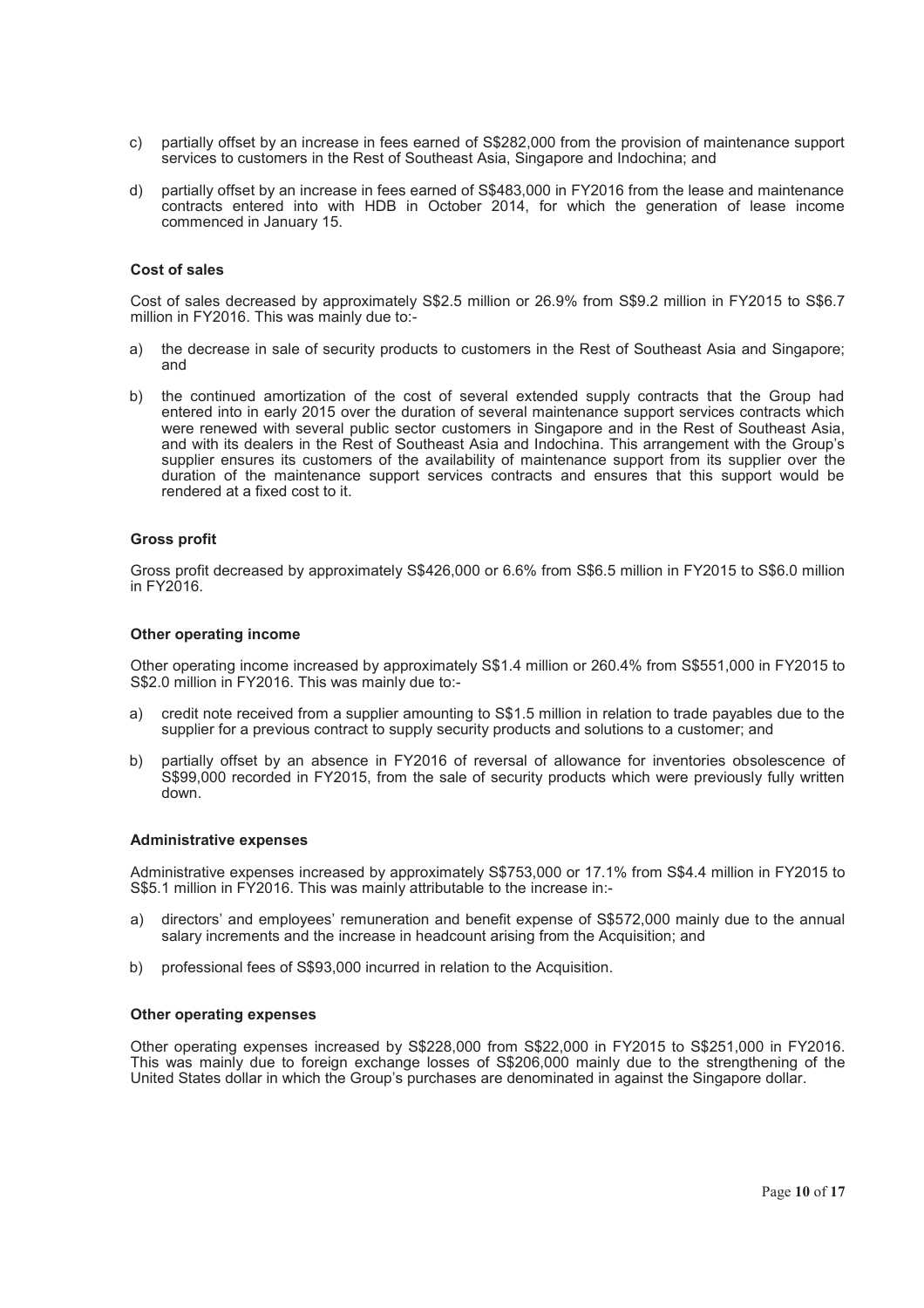# **Finance costs**

Finance costs was at S\$37,000 in FY2015 and S\$40,000 in FY2016.

#### **Income tax expense**

Income tax expense remained relatively stable at S\$303,000 in FY2015 and S\$316,000 in FY2016.

#### **Profit for the year**

Profit for the year remained relatively stable at S\$2.3 million in FY2015 and FY2016 respectively.

#### **Review of the Group's financial position**

#### **Current assets**

Current assets increased by approximately S\$2.0 million from S\$14.0 million as at 30 June 2015 to S\$16.0 million as at 30 June 2016. The increase in current assets was mainly due to the increase in:-

- a) trade receivables of S\$2.3 million mainly due to higher sales made on credit terms from the Security Solutions Business towards the end of the financial year and which had remained outstanding as at 30 June 2016;
- b) other receivables of S\$418,000 mainly due to working capital loans provided to the main contractor for certain software development and maintenance projects amounting to S\$386,000; and
- c) partially offset by the decrease in cash and cash equivalents of S\$855,000 mainly due to the payment of dividends of S\$1.2 million in respect of FY2015.

#### **Non-current assets**

Non-current assets decreased by approximately S\$1.4 million from S\$6.1 million as at 30 June 2015 to S\$4.8 million as at 30 June 2016. The decrease in non-current assets was mainly due to a decrease in long term trade receivables of S\$1.1 million arising from repayments from a dealer in the Rest of Southeast Asia ahead of its payment schedule and the net decrease in plant and equipment of S\$213,000 primarily attributable to depreciation charges and disposals of plant and equipment.

#### **Current liabilities**

Current liabilities decreased by approximately S\$997,000 from S\$7.8 million as at 30 June 2015 to S\$6.8 million as at 30 June 2016. The decrease in current liabilities was mainly due to the decrease in:-

- a) trade payables of approximately S\$1.8 million mainly due to credit note from a supplier amounting to S\$1.5 million in relation to trade payables due to the supplier for a previous contract to supply security products and solutions to a customer; and
- b) partially offset by an increase in other payables of approximately S\$824,000 mainly due to the amount owing to Vendors in relation to the Acquisition of S\$746,000 which are not due as at 30 June 2016 and office renovation expenses incurred in relation to the New Office and professional fees of S\$81,000 in aggregate.

#### **Non-current liabilities**

Non-current liabilities increased by approximately S\$543,000 from S\$604,000 as at 30 June 2015 to S\$1.1 million as at 30 June 2016. This was due to the increase in bank borrowings of S\$674,000 and deferred tax liabilities of S\$86,000 respectively, which was partially offset by a decrease in finance lease of S\$216,000.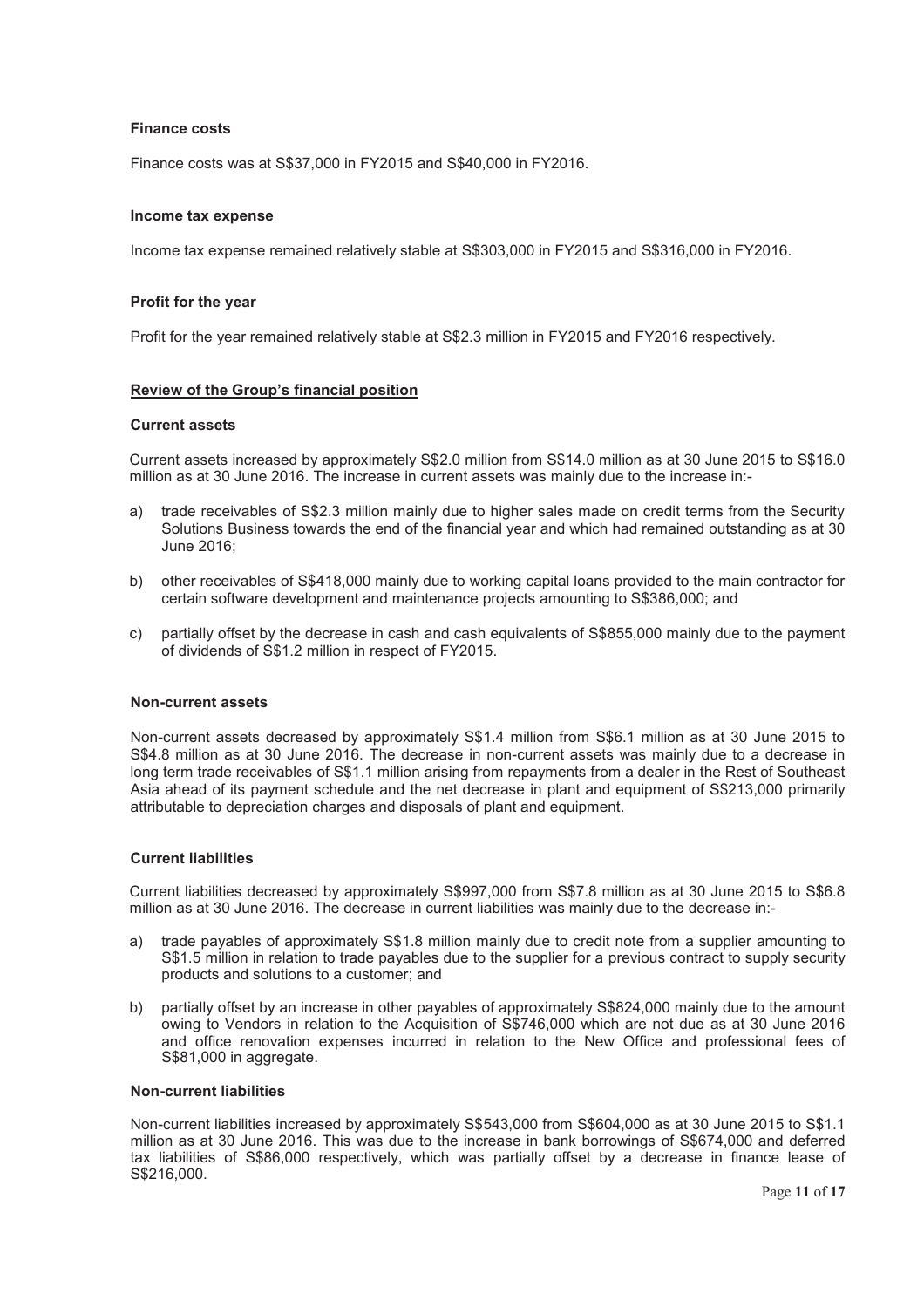#### **Capital and reserves**

The increase in capital and reserves from approximately \$11.8 million as at 30 June 2015 to \$12.9 million as at 30 June 2016 was mainly due to the profits from FY2016 of S\$2.3 million, which was partially offset by dividend payments amounting to approximately S\$1.2 million in respect of FY2015.

#### **Review of the Group's cashflows**

#### **Net cash from operating activities**

 In FY2016, the net cash from operating activities was approximately S\$1.5 million, which consisted mainly of operating cashflows before working capital changes of S\$1.8 million, net working capital outflow of S\$271,000, interest received of S\$71,000 and income tax paid of \$74,000.

The net working capital outflow arose mainly from the following:-

- a) an increase in other receivables of S\$212,000 mainly due to working capital loans provided to the main contractor for certain software development and maintenance projects amounting to S\$386,000;
- b) a decrease in trade payables of S\$632,000 mainly due to decrease in trade payables due to suppliers;
- c) a decrease in other payables in aggregate of S\$322,000, mainly due to amount owing to Vendors in relation to the Acquisition of S\$746,000 which are not due as at 30 June 2016;
- d) partially offset by a decrease in inventories of S\$828,000 mainly due to the decrease in purchase of parts and components; and
- e) partially offset by a decrease in trade receivables of S\$66,000 mainly due to receipt of payment from customers.

#### **Net cash used in investing activities**

Net cash used in investing activities amounted to approximately S\$1.3 million in FY2016 mainly due to the Acquisition of S\$680,000 and renovation works and purchase of office equipment for the New Office in aggregate of S\$616,000.

#### **Net cash used in financing activities**

Net cash used in financing activities amounted to approximately S\$1.0 million mainly due to the payment of dividends amounting to S\$1.2 million in respect of FY2015, which was partially offset by a net increase in bank borrowings and finance lease of S\$220,000.

#### **9. Where a forecast, or a prospect statement, has been previously disclosed to shareholders, any variance between it and the actual results.**

Not applicable.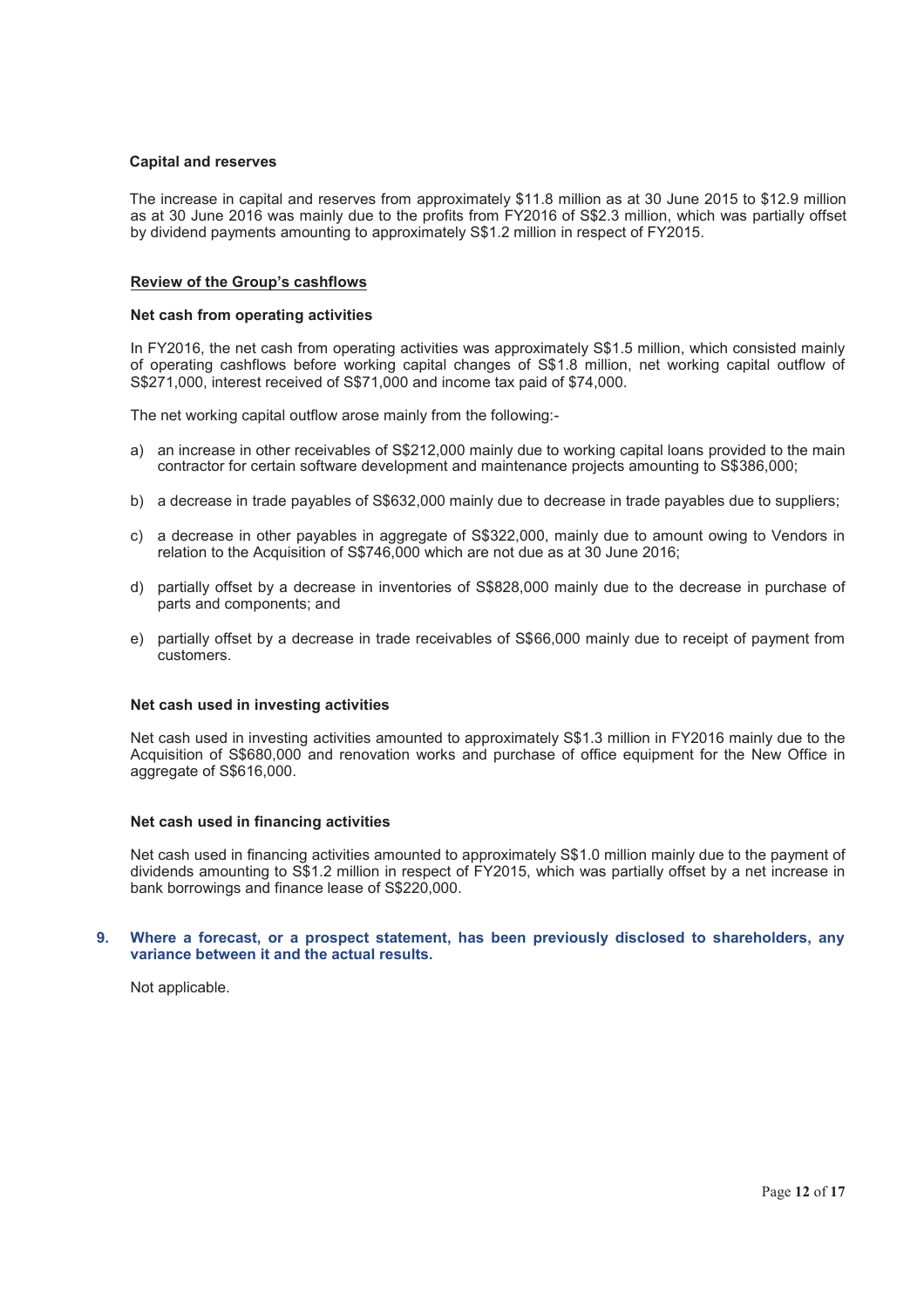#### **10**. **A commentary at the date of the announcement of the significant trends and competitive conditions of the industry in which the group operates and any known factors or events that may affect the group in the next reporting period and the next 12 months.**

Terrorist acts continue to make headlines all over the world in 2016. To date, according to the Global Terrorism Database by the National Consortium for the Study of Terrorism and Responses to Terrorism ("START"), there has been more than 150,000 cases of transnational and international terrorist incidents from 1970 to 2015.<sup>1</sup>

In the Asia Pacific, the threat of terrorism remains very real, especially in relation to Islamic State in Iraq and Syria ("ISIS"). Recent events in the region, remain a timely reminder of the threat of terrorism. In May 2016, eight Bangladeshi men working in Singapore, who were planning to stage terror attacks back home, had been detained under the Internal Security Act ("ISA"). In June 2016, the first successful ISIS assault in Malaysia occurred in the form of a grenade attack on a nightspot in Puchong, Selangor, leaving eight people injured.

According to Homeland Security Research Corp. ("HSRC")<sup>2</sup>, the Asia-Pacific Homeland Security ("HLS") & Public Safety ("PS")<sup>3</sup> market is forecasted to grow at approximately 10.67% Compound Annual Growth Rate ("CAGR") throughout the 2015-2022 period.

The increasing frequency of terrorism globally and in the Asia Pacific, coupled with continued concerns about general security, are factors that will compel more governments and organisations to look for preventive security monitoring and control measures, which the Group believes will continue to propel the demand for its security products and integrated security solutions.

As disclosed by the Company in its announcement dated 2 February 2016, the Company had extended its Hyperspike Reseller Agreement (the "Agreement") with UnderSea Sensor Systems, Inc. ("USSI"), for another five-year period with effect from 1 February 2016, to market and sell USSI's Hyperspike products, including its range of Hyperspike Acoustic Hailing Devices ("AHDs"). Under this new extended agreement, China as a new addition to the list of territories and is on an exclusive basis, whereas Hong Kong and Macau, which was previously on a non-exclusive basis under the existing reseller agreement, is now on an exclusive basis. This marks the confidence and faith that USSI has placed on the Group to continue to work hard to ensure greater market penetration for Hyperspike AHDs in the Asia Pacific.

To better serve its customers, the Group will continue to acquire and develop innovative security products and solutions to keep ahead of today's rapidly changing security challenges.

Barring any unforeseen circumstances, the Group remains positive about the business outlook for FY2017.

 $\overline{a}$ 

*<sup>1</sup> The Global Terrorism Database is an open-source database including information on terrorist events around the world from 1970 through 2015 (with additional annual updates planned for the future).* 

*Link: http://www.start.umd.edu/gtd/* 

*<sup>2</sup> Homeland Security Research Corp. ("HSRC") is an international market and technology research firm specializing in the Homeland Security (HLS) & Public Safety (PS) industry.* 

*Link: http://homelandsecurityresearch.com* 

*<sup>3</sup> Includes aviation, borders, maritime, and perimeter security, along with critical infrastructure security, land transportation security, cyber security, Chemical, Biological, Radiological and Nuclear Defense ("CBRNE Defense") mitigation systems and police modernisation.*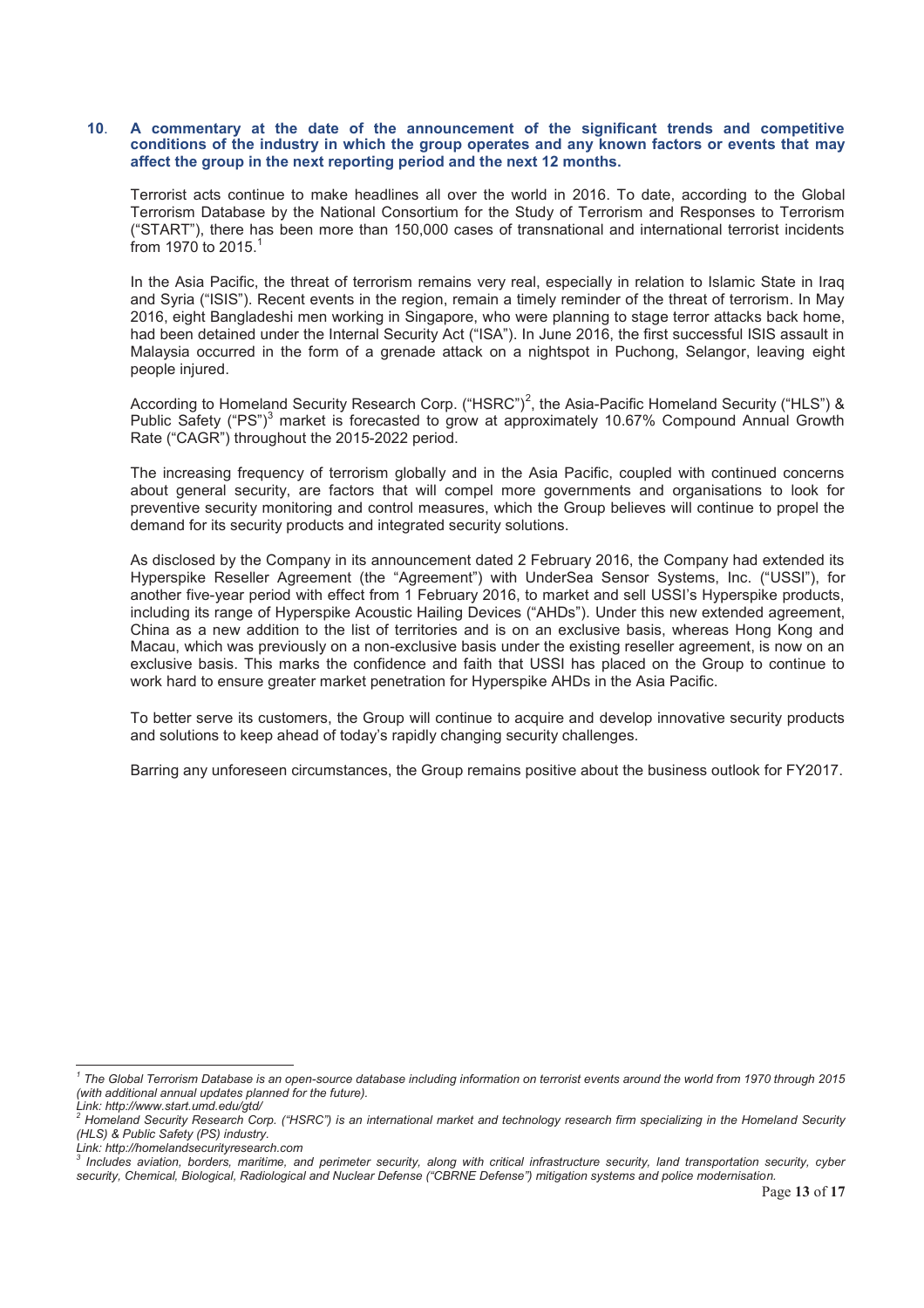# **11. Dividend**

**(**a) Whether any interim (final) ordinary dividend has been declared (recommended)

The following final dividend is recommended for shareholders' approval at the annual general meeting of the Company ("AGM") to be convened.

| Name of dividend: | Ordinary cash dividend       |
|-------------------|------------------------------|
| Dividend type:    | Final                        |
| Dividend rate:    | 0.25 cent per ordinary share |
| Tax rate:         | One-tier tax exempt          |

(b) Any dividend declared (recommended) for the corresponding period of the immediately preceding financial year?

The following dividend was declared and paid in respect of FY2015.

| Name of dividend: | Ordinary cash dividend       |
|-------------------|------------------------------|
| Dividend type:    | Final                        |
| Dividend rate:    | 0.75 cent per ordinary share |
| Tax rate:         | One-tier tax exempt          |

(c) Date payable

To be announced, subject to shareholders' approval of the final ordinary cash dividend at the AGM to be convened.

#### (d) Books closure date

To be announced, subject to shareholders' approval of the final ordinary cash dividend at the AGM to be convened.

## **12. If no dividend has been declared (recommended), a statement to that effect.**

Not applicable.

## **13. If the group has obtained a general mandate from shareholders for IPTs, the aggregate value of such transactions as required under Rule 920(1)(a)(ii). If no IPT mandate has been obtained, a statement to that effect.**

The Group does not have a general mandate from shareholders for interested person transactions ("IPT") pursuant to Rule 920(1)(a)(ii) of the Listing Manual Section B: Rules of Catalist of the SGX-ST ("Catalist Rules"). However, pursuant to Rule 905 of the Catalist Rules, the following is disclosed.

|                                                | Aggregate value of all interested person<br>transactions during the year under review<br>(excluding transactions<br>less<br>than<br>S\$100,000 and transactions conducted<br>under Shareholders' Mandate pursuant to<br><b>Rule 902 of the Catalist Rules)</b> |
|------------------------------------------------|----------------------------------------------------------------------------------------------------------------------------------------------------------------------------------------------------------------------------------------------------------------|
|                                                | S\$                                                                                                                                                                                                                                                            |
| Provision of group services (such as, finance, |                                                                                                                                                                                                                                                                |
| corporate secretarial, human resources,        |                                                                                                                                                                                                                                                                |
| warehouse operation cost and rental expense).  |                                                                                                                                                                                                                                                                |
| <b>IPS Group Pte. Ltd.</b>                     | 154.58                                                                                                                                                                                                                                                         |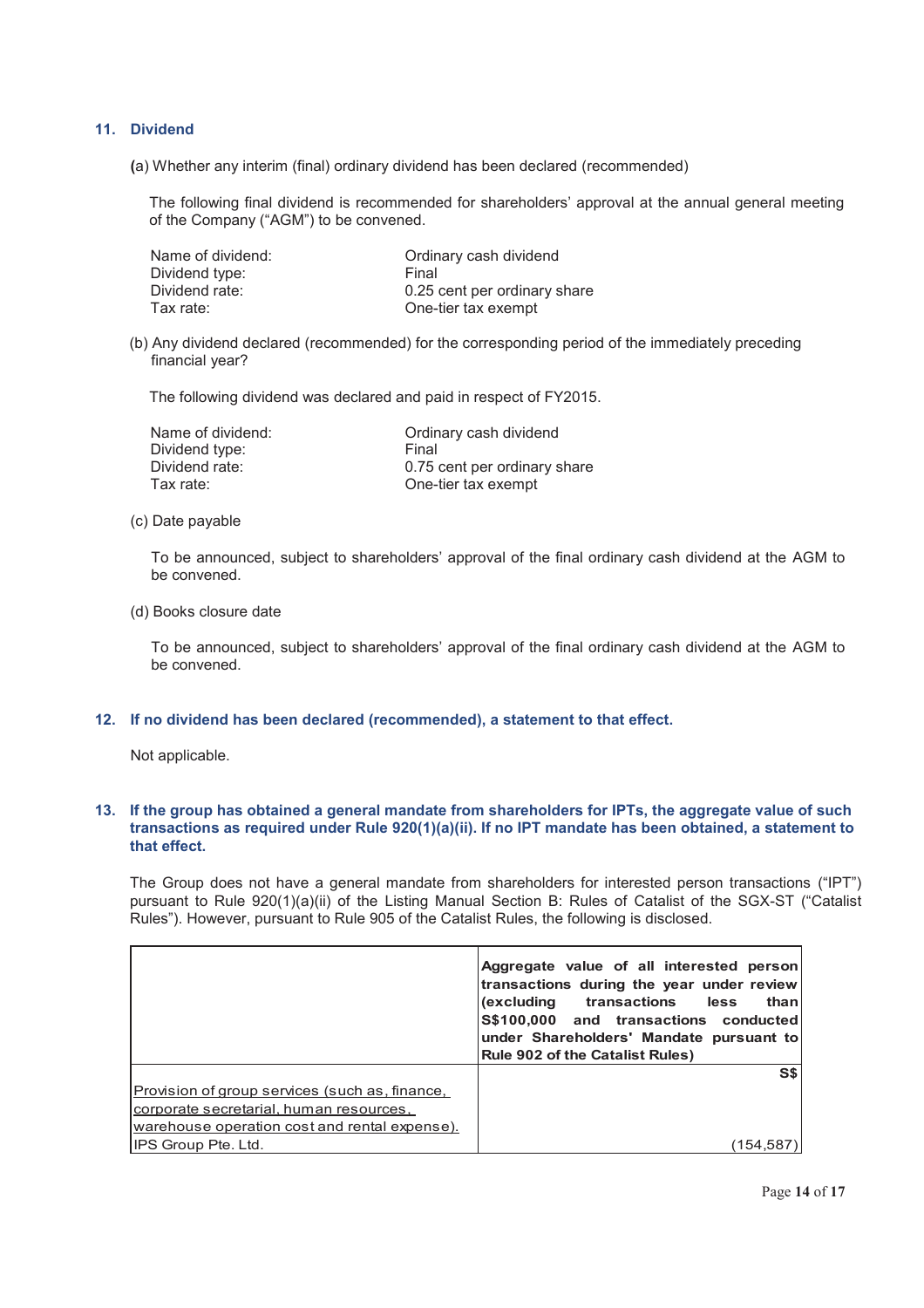# **PART II - ADDITIONAL INFORMATION REQUIRED FOR ANNOUNCEMENT OF FULL YEAR RESULTS**

## **14. Segmented revenue and results for operating segments (of the group) in the form presented in the issuer's most recently audited annual financial statements, with comparative information for the immediately preceding year.**

|                                                                           | Revenue          |                |                                  | Net profit            |
|---------------------------------------------------------------------------|------------------|----------------|----------------------------------|-----------------------|
|                                                                           | <b>Unaudited</b> | <b>Audited</b> | <b>Unaudited</b>                 | <b>Audited</b>        |
|                                                                           | FY2016           | FY2015         | FY2016                           | FY2015                |
|                                                                           | S\$              | S\$            | S <sub>5</sub>                   | S\$                   |
| <b>Security Solutions Business</b>                                        | 7,644,139        | 10,139,701     | 3,355,324                        | 3,326,144             |
| Maintenance and Leasing Business                                          | 5,120,785        | 5,524,579      | 2,679,529                        | 3, 134, 571           |
|                                                                           | 12,764,924       | 15,664,280     | 6,034,853                        | 6,460,715             |
| Other operating income                                                    |                  |                | 1,986,445                        | 551,151               |
| Administrative expenses                                                   |                  |                | (5, 149, 270)                    | (4, 395, 909)         |
| Other operating expenses                                                  |                  |                | (250, 521)                       | (22,001)              |
| Finance costs                                                             |                  |                | (40, 502)                        | (36, 585)             |
| Profit before income tax                                                  |                  |                | 2,581,005                        | 2,557,371             |
| Income tax expense                                                        |                  |                | (316, 289)                       | (303, 280)            |
| Profit for the year, representing total comprehensive income for the year |                  |                | 2,264,716                        | 2,254,091             |
|                                                                           |                  |                |                                  |                       |
|                                                                           |                  |                | <b>Unaudited</b>                 | <b>Audited</b>        |
| <b>Segment assets</b>                                                     |                  |                | As at 30.06.16<br>S <sub>5</sub> | As at 30.06.15<br>S\$ |
| <b>Security Solutions Business</b>                                        |                  |                | 10,567,565                       | 8,744,129             |
| Maintenance and Leasing Business                                          |                  |                | 4,903,524                        | 6,252,602             |
| Total segment assets                                                      |                  |                | 15,471,089                       | 14,996,731            |
| Unallocated assets                                                        |                  |                | 5,284,691                        | 5, 163, 164           |
| Total consolidated assets                                                 |                  |                | 20,755,780                       | 20, 159, 895          |
| <b>Segment liabilities</b>                                                |                  |                |                                  |                       |
| <b>Security Solutions Business</b>                                        |                  |                | 3,584,892                        | 4,741,782             |
| Maintenance and Leasing Business                                          |                  |                | 512,852                          | 1,558,631             |
| <b>Total segment liabilities</b>                                          |                  |                | 4,097,744                        | 6,300,413             |
| <b>Unallocated liabilities</b>                                            |                  |                | 3,804,662                        | 2,055,824             |
| Total consolidated liabilities                                            |                  |                | 7,902,406                        | 8,356,237             |
|                                                                           |                  |                | <b>Unaudited</b>                 | <b>Audited</b>        |
| Other segment information                                                 |                  |                | FY2016                           | FY2015                |
|                                                                           |                  |                | S\$                              | S\$                   |
| Depreciation                                                              |                  |                |                                  |                       |
| Maintenance and Leasing Business                                          |                  |                | 758,457                          | 523,900               |
| Unallocated                                                               |                  |                | 134,666                          | 89,211                |
|                                                                           |                  |                | 893,123                          | 613,111               |
| Additions to plant and equipment                                          |                  |                |                                  |                       |
| Maintenance and Leasing Business                                          |                  |                |                                  | 3,527,760             |
| Unallocated                                                               |                  |                | 615,974                          | 155,067               |
|                                                                           |                  |                | 615,974                          | 3,682,827             |
| <b>Geographical information</b>                                           | <b>Revenue</b>   |                |                                  | Non-current assets    |
|                                                                           | <b>Unaudited</b> | <b>Audited</b> | <b>Unaudited</b>                 | <b>Audited</b>        |
|                                                                           | FY2016           | FY2015         | As at 30.06.16                   | As at 30.06.15        |
|                                                                           | S\$              | S <sub>5</sub> | S\$                              | S\$                   |
| Singapore                                                                 | 6,080,606        | 6,017,609      | 4,590,913                        | 4,803,771             |
| Indochina <sup>(1)</sup>                                                  | 486,913          | 2,626,099      |                                  |                       |
| Rest of Southeast Asia <sup>(2)</sup>                                     | 6,197,405        | 7,020,572      | 196,229                          | 1,340,342             |
|                                                                           | 12,764,924       | 15,664,280     | 4,787,142                        | 6, 144, 113           |
| <sup>(1)</sup> Includes Myanmar, Thailand, Laos, Cambodia and Vietnam.    |                  |                |                                  |                       |

 $(2)$  Includes Malaysia, Brunei, Indonesia, Philippines, Timor Leste, China, Hong Kong and Korea.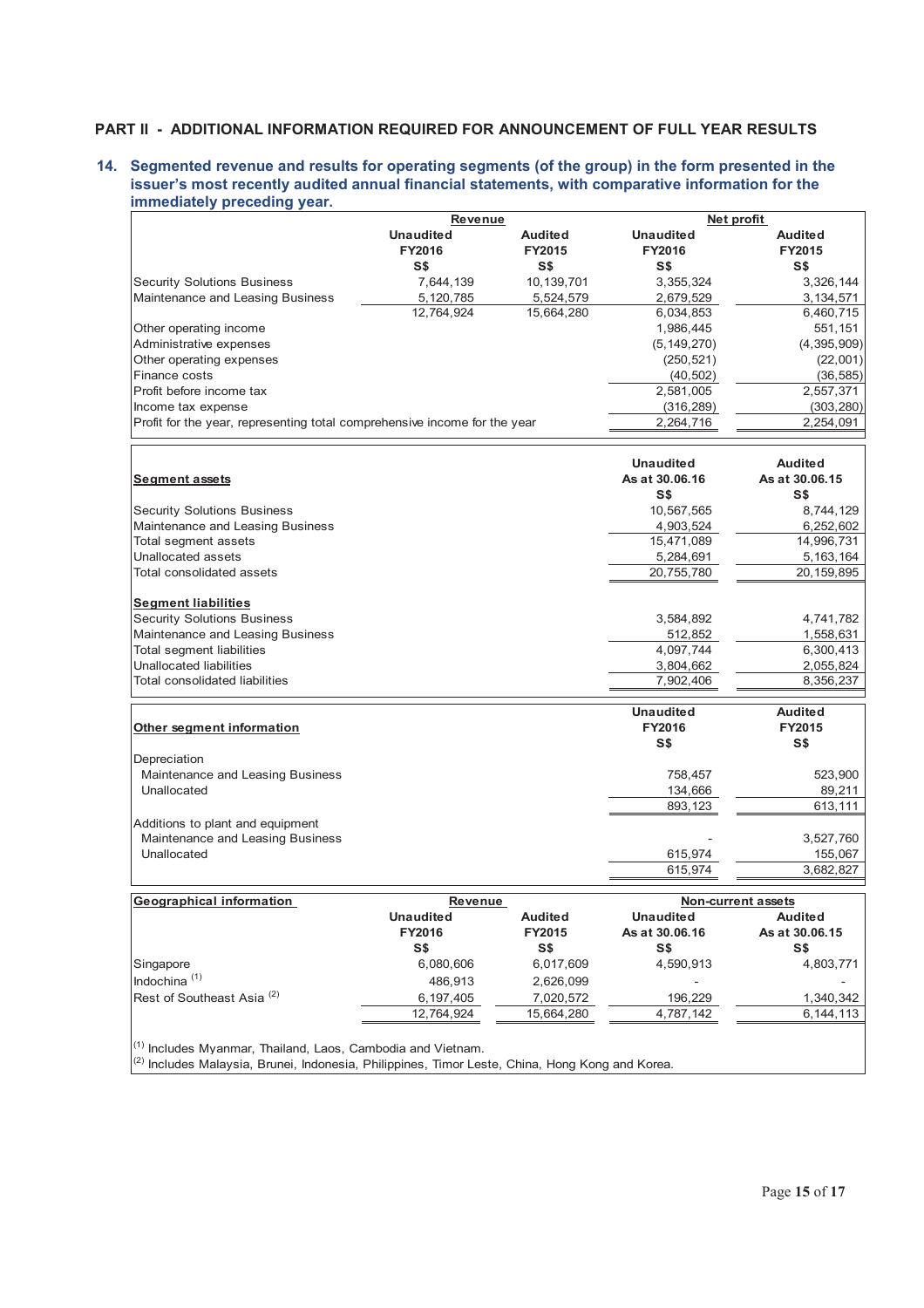# **15. In the review of performance, the factors leading to any material changes in contributions to turnover and earnings by the operating segments.**

Please refer to paragraph 8 above.

#### **16. A breakdown of sales.**

|                                     | Group                |                      |            |
|-------------------------------------|----------------------|----------------------|------------|
|                                     | <b>FY2016</b><br>S\$ | <b>FY2015</b><br>S\$ | $%$ change |
| Revenue - First Half Year           | 6,963,162            | 5,777,286            | 20.5       |
| Revenue - Second Half Year          | 5,801,762            | 9,886,994            | (41.3)     |
| Revenue - Total                     | 12.764.924           | 15,664,280           | (18.5)     |
| Profit after tax - First Half Year  | 1,001,732            | 910,528              | 10.0       |
| Profit after tax - Second Half year | 1,262,984            | 1,343,563            | (6.0)      |
| Profit after tax - Total            | 2,264,716            | 2,254,091            | 0.5        |
|                                     |                      |                      |            |

# **17. A breakdown of the total annual dividend (in dollar value) for the issuer's latest full year and its previous full year.**

|            | <b>FY2016</b><br>S\$ | FY2015<br>S\$                       |  |
|------------|----------------------|-------------------------------------|--|
|            |                      |                                     |  |
| Ordinary   |                      | (2)<br>$-$ <sup>(1)</sup> 2,430,000 |  |
| Preference |                      |                                     |  |
| Total      |                      | 2,430,000                           |  |
|            |                      |                                     |  |

(1) This excludes the proposed final ordinary dividend of 0.25 cents per ordinary share in resepect of FY2016 which is subject to Shareholders' approval at the forthcoming AGM to be convened.

 $(2)$  This relates to the interim and final ordinary dividends declared in respect of FY2015 of which S\$1,215,000 was paid in FY2015 and S\$1,215,000 was paid in FY2016.

# **18. Use of Placement Proceeds**

The net proceeds from the Placement of approximately S\$2.5 million (the "Net Proceeds") have been utilised as follows:-

|                                                                                                                                                                                                                     |               | Reallocation of | <b>Net Proceeds</b><br>utilised as at | Balance of Net<br>Proceeds as at the |
|---------------------------------------------------------------------------------------------------------------------------------------------------------------------------------------------------------------------|---------------|-----------------|---------------------------------------|--------------------------------------|
|                                                                                                                                                                                                                     | Allocation of | the use of Net  | the date of this                      | date of this                         |
| (S\$'000)                                                                                                                                                                                                           | Net Proceeds  | <b>Proceeds</b> | announcement                          | announcement                         |
| To develop the new Secured<br>Virtual Healthcare Systems<br>and Solution $(1)$ business as<br>well as for capital expenditure<br>on service centre facilities<br>relating to the Hyperspike<br>$AHD^{(1)}$ business | 1,689         | (1,689)         |                                       |                                      |
| Working capital                                                                                                                                                                                                     | 800           | 1,689           | (1,500)                               | 989                                  |
|                                                                                                                                                                                                                     |               |                 |                                       |                                      |
| <b>Net Proceeds</b>                                                                                                                                                                                                 | 2,489         | $\overline{a}$  | (1,500)                               | 989                                  |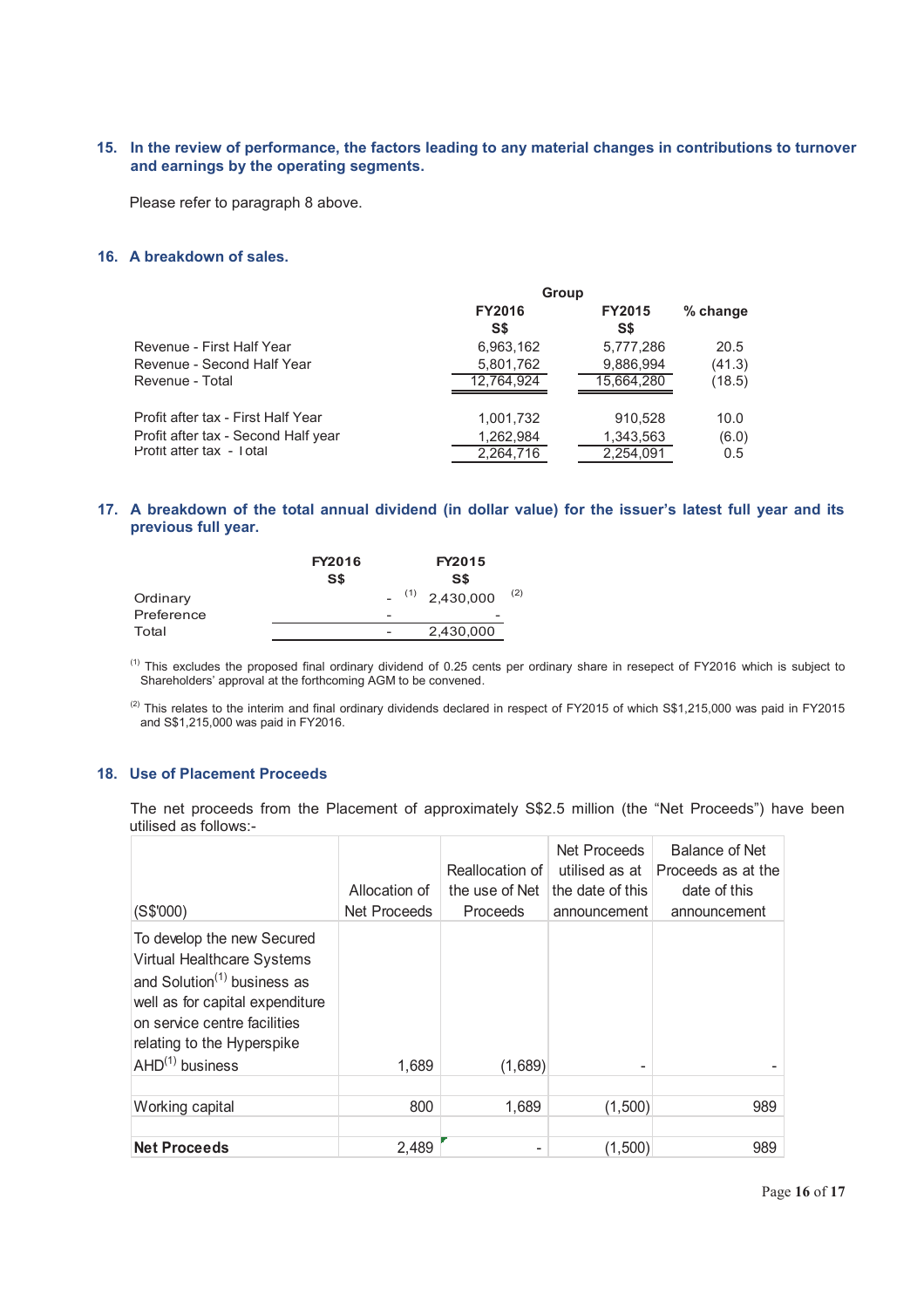$(1)$  As defined in the Company's announcement dated 26 September 2014.

The board of directors of the Company ("Board" or "Directors") wishes to inform shareholders that of the S\$1.7 million of the Net Proceeds initially allocated to develop the new Secured Virtual Healthcare Systems and Solution<sup>1</sup> business as well as for capital expenditure on service centre facilities relating to the Hyperspike  $AHD<sup>1</sup>$  business, it considers it to be in the best interests of the Company and its shareholders to reallocate S\$1.7 million for working capital purposes, as the implementation plans for the new Secured Virtual Healthcare Systems and Solution<sup>1</sup> business and the Hyperspike AHD<sup>1</sup> business had been extended due to further trial developments and in the meanwhile, the Group has identified other more immediate business activities for which the Net Proceeds would be better utilised.

Please refer to the Company's announcement dated 26 September 2014 for further details on the Placement and the use of Net Proceeds.

#### **19. Disclosure of person occupying a managerial position in the issuer or any of its principal subsidiaries who is a relative of a director or chief executive officer or substantial shareholder of the issuer pursuant to Rule 704(10) in the format below. If there are no such persons, the issuer must make an appropriate negative statement.**

There are no persons occupying a managerial position in the Company or any of its principal subsidiaries who is a relative of a director or chief executive officer or substantial shareholder of the Company.

## **20. Confirmation by the Issuer pursuant to Rule 720(1)**

The Company confirms that it has procured undertakings from all of its Directors and executive officers as required under Rule 720(1) of the Catalist Rules.

By Order of the Board

Kelvin Lim Ching Song Executive Director and Chief Executive Officer 22 August 2016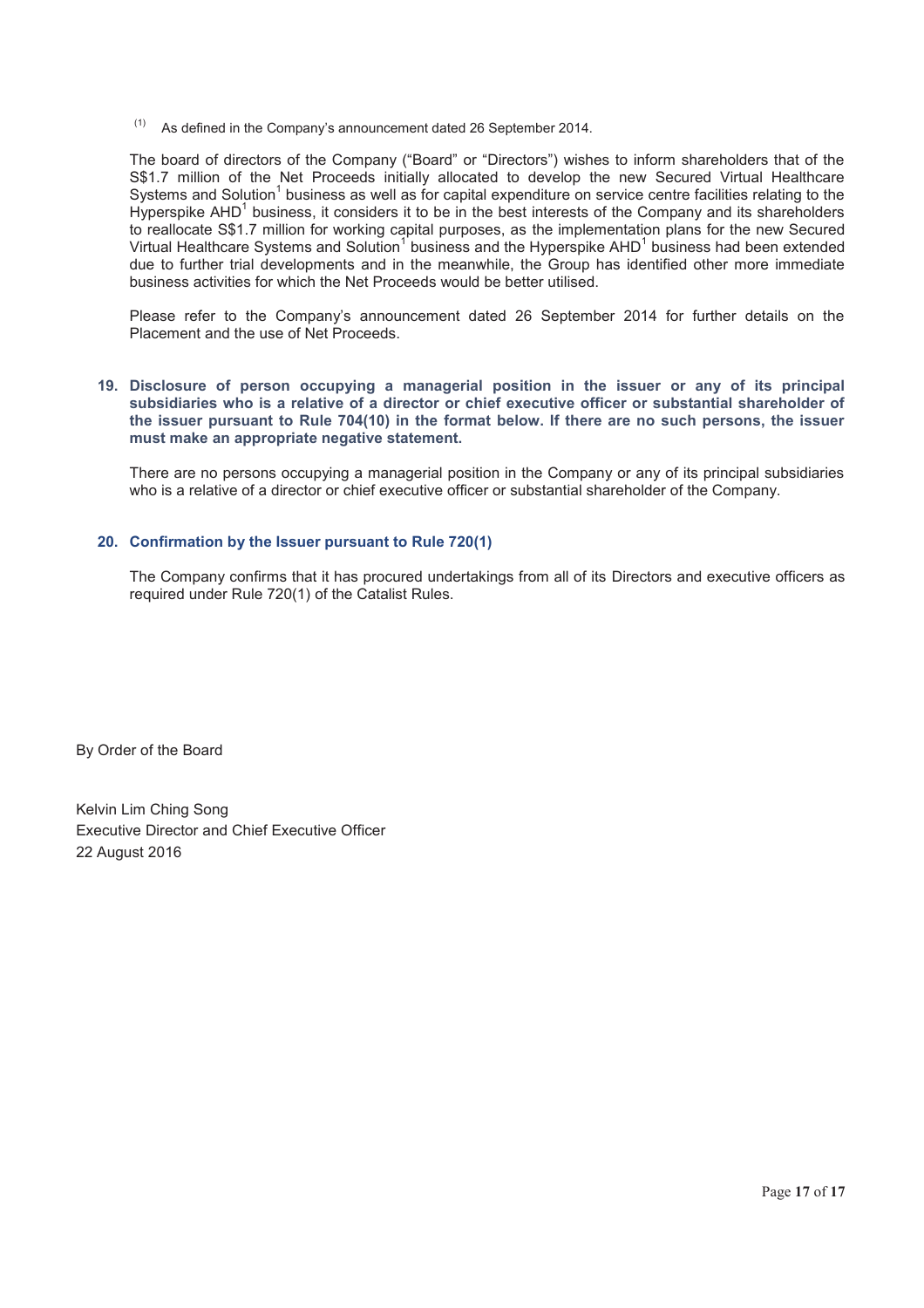

# **Media Release**

# **IPS Securex records net profit of S\$2.3 million for FY2016**

**SINGAPORE, 22 August 2016** – **IPS Securex Holdings Limited** ("**IPS Securex**" or the "**Company**" and, together with its subsidiaries, the "**Group**"), a leading provider of security products and integrated security solutions with an established regional presence in the Asia Pacific, today announced that its net profit for the year ended 30 June 2016 ("FY2016") of S\$2.3 million was a 0.5% increase from the year ended 30 June 2015 ("FY2015").

Commenting on the FY2016 results, Mr Kelvin Lim (林青宋), Executive Director and Chief Executive Officer of IPS Securex said: *"Our FY2016 financial results were impacted by the delay in delivery of certain orders to regional governments and their agencies. However, we believe that security is still of primary concern for many countries in the Asia Pacific and that will continue to bode well for our Security Solutions Business."*

# **FY2016 Financial Highlights**

| In S\$'million unless otherwise stated | <b>FY2016</b> | <b>FY2015</b> | % Change |
|----------------------------------------|---------------|---------------|----------|
| Revenue                                | 12.76         | 15.66         | (18.5)   |
| <b>Gross profit</b>                    | 6.03          | 6.46          | (6.6)    |
| Profit before income tax               | 2.58          | 2.56          | 0.9      |
| Net profit                             | 2.26          | 2.25          | 0.5      |

The Group's FY2016 revenue decreased by 18.5% to S\$12.76 million, with its Security Solutions Business and the Maintenance and Leasing Business recording revenue decreases of approximately S\$2.5 million and S\$0.4 million respectively.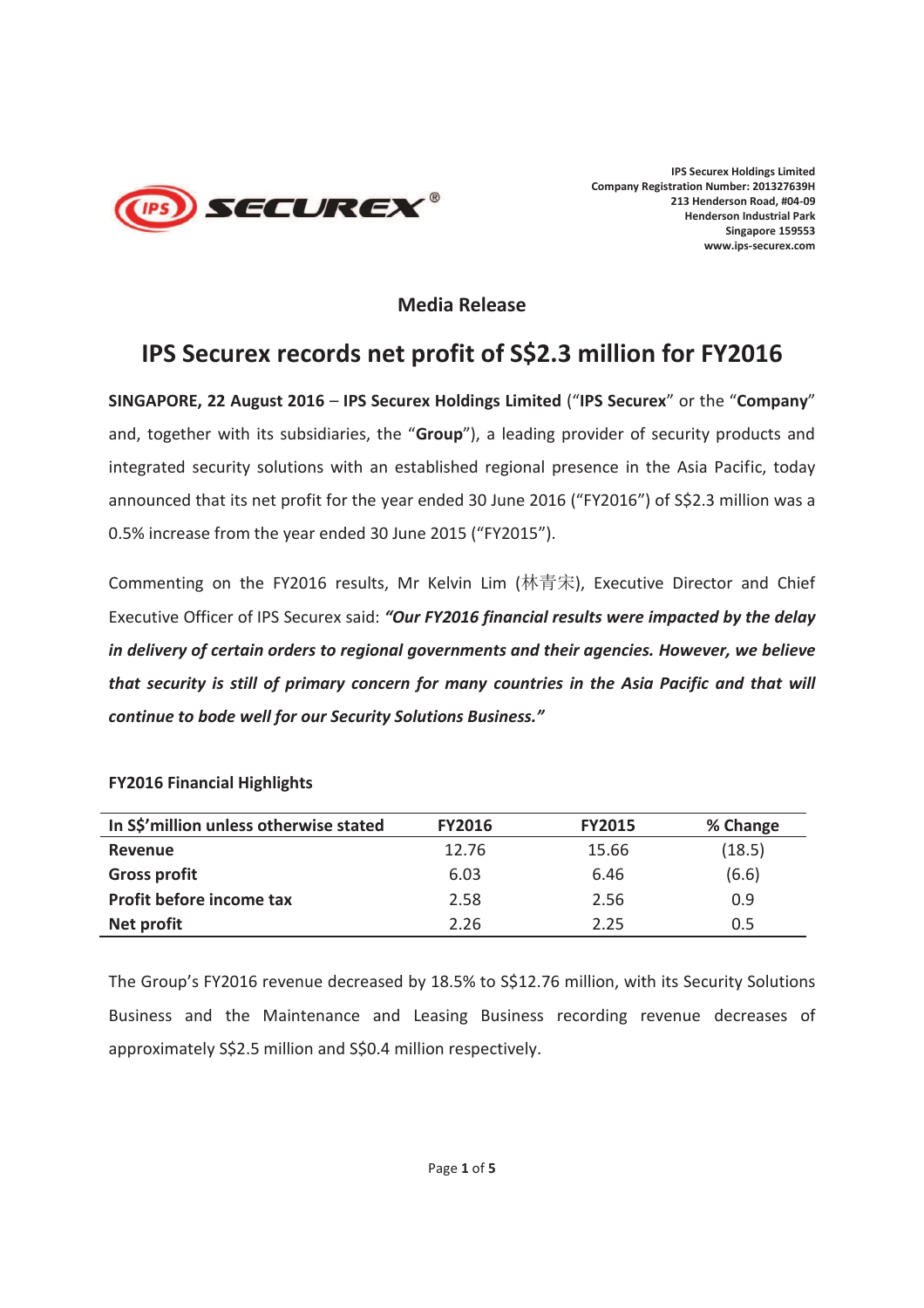The decrease in revenue for the Group's Security Solutions Business was mainly due to the decrease in the sale of Acoustic Hailing Systems to customers in Indochina<sup>1</sup> and the decreased demand for security solutions products by customers in the Rest of Southeast Asia<sup>2</sup> and Singapore in aggregate of S\$8.3 million. This was partially offset by an increase in the sale of Acoustic Hailing Systems to customers in the Rest of Southeast Asia, as well as the increase in demand for integrated security solutions in Singapore and Indochina in aggregate of S\$5.8 million

As announced by the Company on 18 May 2016, the Group had also received two POs for Acoustic Hailing Systems, with a total contract value of US\$2.93 million, of which one PO amounting to a contract value of US\$510,000 had been recognized in FY2016, while the delivery for the other PO amounting to a contract value of US\$2.42 million had been delayed. This had also contributed to the lower revenue in FY2016 from the Security Solutions Business.

The decrease in revenue for the Group's Maintenance and Leasing Business was mainly due to the absence in FY2016 of consultancy fees for the design of an airport security product and fees earned for the provision of ad-hoc maintenance support services to a customer in Singapore. The was partially offset by an increase in fees from the provision of ad-hoc maintenance support services to customers in the Rest of Southeast Asia, Singapore and Indochina and by an increase in fees from the lease and maintenance contracts entered into with HDB in October 2014, which started to generate lease income in January 2015.

Other operating income increased by approximately S\$1.4 million from S\$551,000 in FY2015 to S\$2.0 million in FY2016**.** This was mainly due to a credit note received from a supplier for S\$1.5 million in relation to trade payables due to the supplier for a previous contract to provide security products and solutions to a customer and was partially offset by the absence in FY2016

 $\overline{a}$ 

 $1$  "Indochina" includes Myanmar, Thailand, Laos, Cambodia and Vietnam.

<sup>&</sup>lt;sup>2</sup> "Rest of Southeast Asia" includes Malaysia, Brunei, Indonesia, Philippines, Timor Leste, China, Hong Kong and Korea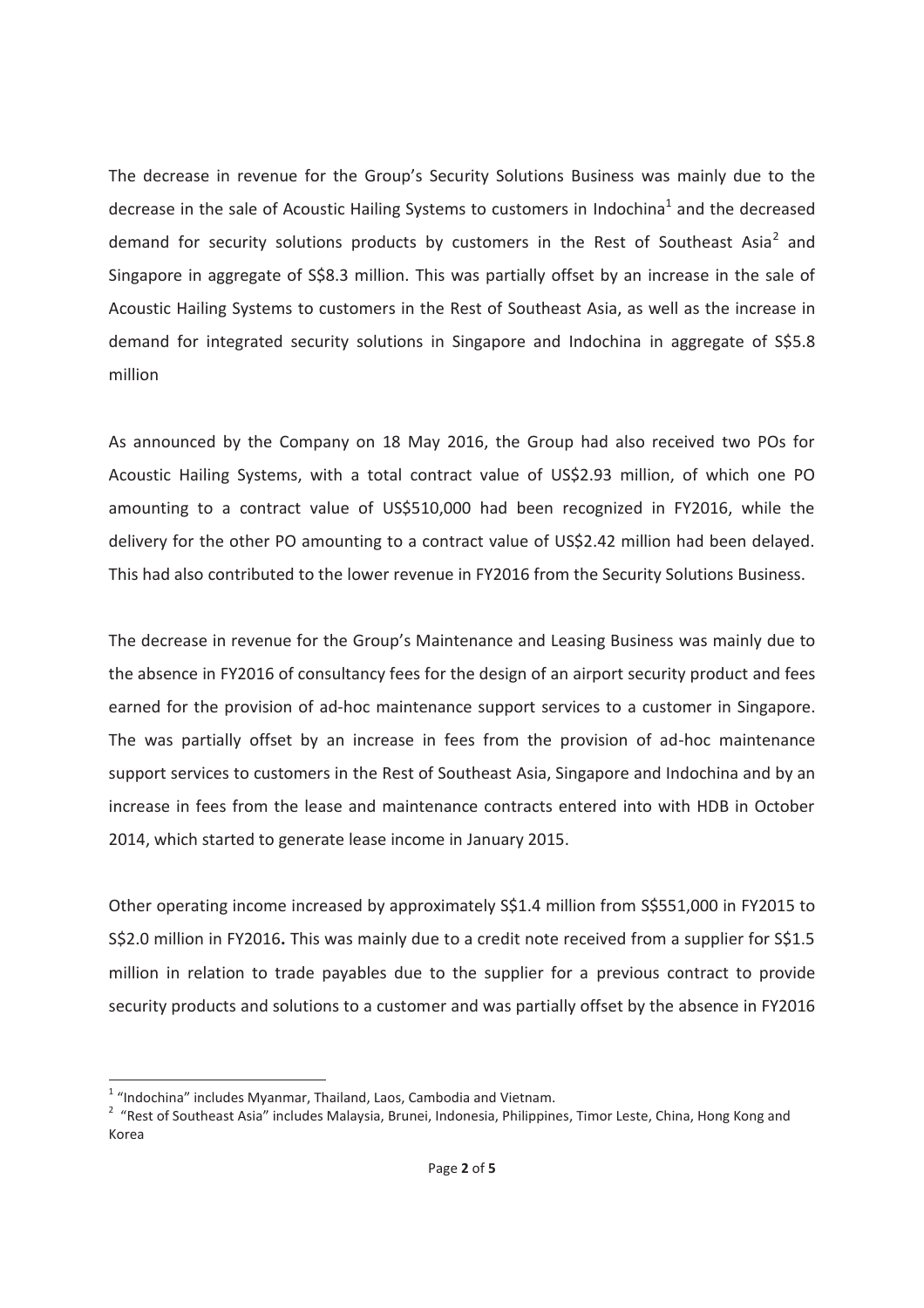of a reversal of allowance for inventory obsolescence of S\$99,000 recorded in FY2015 from the sale of security products which were previously fully written down.

Administrative expenses increased by 17.1% to S\$5.1 million in FY2016 from S\$4.4 million in FY2015, mainly attributable to directors' and employees' remuneration and benefit expenses of S\$0.6 million mainly due to annual salary increments and the increase in headcount for the newly acquired Yatai Security & Communications Pte. Ltd. and AVAC Systems Pte. Ltd., and professional fees related to the acquisition.

Overall, the Group's net profit remained relatively stable at S\$2.3 million for FY2016 and FY2015, respectively.

# **Healthy Financial Position**

As at 30 June 2016, the Group had net assets of approximately S\$12.9 million, compared to S\$11.8 million as at 30 June 2015. Cash and cash equivalents as at 30 June 2016 stood at S\$3.9 million as compared to S\$4.8 million as at 30 June 2015. Net asset value per share<sup>3</sup> grew from 2.4 Singapore cents as at 30 June 2015 to 2.6 Singapore cents as at 30 June 2016.

# **Looking Ahead**

 $\overline{a}$ 

To date, according to the Global Terrorism Database by the National Consortium for the Study of Terrorism and Responses to Terrorism ("START"), there has been more than 150,000 cases of transnational and international terrorist incidents from 1970 to 2015<sup>4</sup>. In the Asia Pacific, the threat of terrorism remains very real, especially in relation to Islamic State in Iraq and Syria ("ISIS"). Recent terrorist-related events in the region are a timely reminder of this threat. According to Homeland Security Research Corp. ("HSRC")<sup>5</sup>, the Asia-Pacific Homeland Security

Link: http://www.start.umd.edu/gtd/

 $3$  For comparative purposes, net asset value per ordinary share as at 30 June 2016 and 30 June 2015 has been computed based on the share capital of 486,000,000 shares.

<sup>4</sup> The Global Terrorism Database is an open-source database including information on terrorist events around the world from 1970 through 2015 (with additional annual updates planned for the future).

<sup>5</sup> Homeland Security Research Corp. ("HSRC") is an international market and technology research firm specializing in the Homeland Security (HLS) & Public Safety (PS) industry.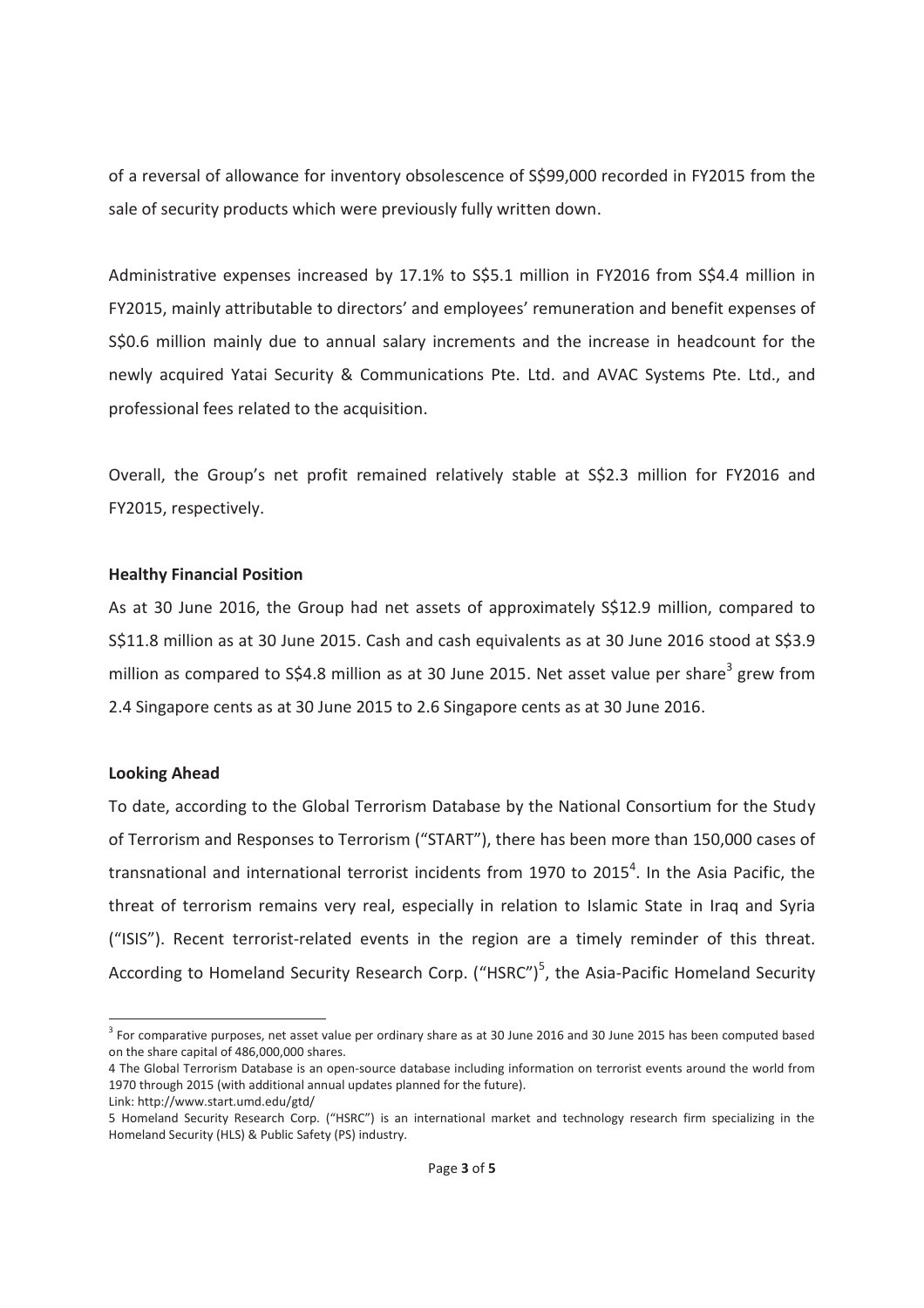("HLS") & Public Safety ("PS")<sup>6</sup> market is forecasted to grow at a double-digit Compound Annual Growth Rate ("CAGR") throughout the 2015-2022 period.

The increasing frequency of terrorism globally and in the Asia Pacific, coupled with continued concerns about general security, are factors that will compel more governments and organisations to look for preventive security monitoring and control measures, which the Group believes will continue to propel the demand for its security products and integrated security solutions. To better serve its customers, the Group will continue to acquire and develop innovative security products and solutions to keep ahead of today's rapidly changing security challenges.

*"We have been integrating the operations of Yatai Security & Commmunications Pte. Ltd. and AVAC Systems Pte. Ltd. which we had acquired in April 2016 into that of the Group. As a result, we believe that we are now bigger and stronger, and this would put us in a better position moving forward",* Mr Lim added*.*

Barring any unforeseen circumstances, the Group remains positive about the business outlook for FY2017.

# End.

**Note to Media: This media release is to be read in conjuction with the results announcement issued on SGXNET on the same date.** 

# **About IPS Securex Holdings Limited (www.ips-securex.com)**

IPS Securex is one of Singapore's leading providers of security products and integrated security solutions to commercial entities and government bodies and agencies in the Asia Pacific.

-

Link: http://homelandsecurityresearch.com

 $6$  Includes aviation, borders, maritime, and perimeter security, along with critical infrastructure security, land transportation security, cyber security, Chemical, Biological, Radiological and Nuclear Defense ("CBRNE Defense") mitigation systems and police modernisation.